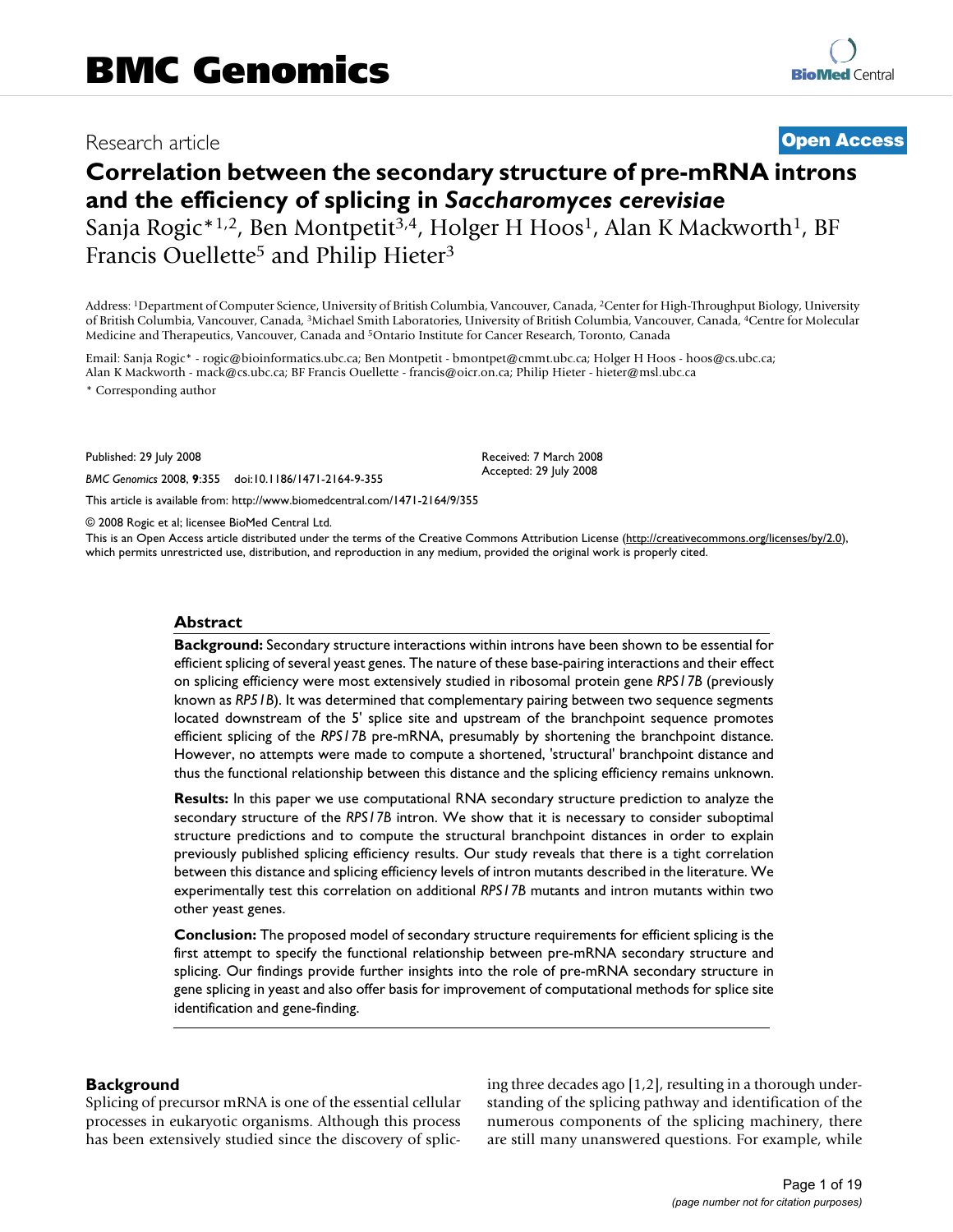the ability of pre-mRNA to form intramolecular interactions between short complementary segments in long yeast introns was initially suggested 20 years ago [3], the role of pre-mRNA secondary structure in splicing is not well understood.

Introns in *S. cerevisiae* are known to have bimodal length distribution [4] and can be classified into short and long introns based on their length. The distance between the 5' splice site and the branchpoint sequence, also known as the 'lariat length' or 'branchpoint distance' (we also refer to it as linear branchpoint distance), is tightly correlated with intron length (with a Pearson correlation coefficient of *r* = 0.99 [5]) and can also be used to classify introns into long (5'L) and short (5'S) [3]. It was hypothesized that 5'L introns, for which the branchpoint distance is greater than 200 nt, can fold into secondary structures to optimize the positioning of the 5' splice site and branchpoint sequence to one that is optimal for spliceosome assembly [3]. This hypothesis was confirmed for a limited number of yeast introns by comprehensive biological experiments that demonstrated that the existence of such secondary structure elements is essential for splicing efficiency [6-11]. Structural elements that exhibit a similar effect on splicing efficiency were also found in introns of *Drosophila melanogaster* and related species [12]. Furthermore, in mammalian cells, folding of long intron sequences is facilitated by protein binding and interactions, which presumably shortens the long distance between essential splicing sequences [13].

The nature of the base-pairing interactions within introns and their effect on splicing efficiency were most extensively studied in *S. cerevisiae's* ribosomal protein gene *RPS17B*, previously known as *RP51B* (YDR447C). It was shown that secondary structure interaction between two sequence segments located downstream of the 5' splice site and upstream of the branchpoint sequence promotes efficient splicing of the *RPS17B* pre-mRNA [7]. This interaction was further tested by comprehensive mutational and structure-probing analysis to determine the structure of the stem formed in the wildtype intron and the sensitivity of splicing efficiency to the alterations in this stem [8,9]. These studies demonstrated that complementary pairing between two ends of the *RPS17B* intron, but not necessarily the formation of the described stem, is essential for its efficient splicing *in vitro* and *in vivo*.

While the authors of the previous studies speculated that the function of the complementary pairing is to shorten the branchpoint distance, they did not attempt to determine the secondary structure of the intron and the resulting 'structural' branchpoint distance. Thus a functional relationship between this distance and the splicing efficiency remains unknown.

In this paper we use computational RNA secondary structure prediction to investigate the secondary structures of wildtype and mutant intron sequences within the *S. cerevisiae RPS17B* pre-mRNA. We present a unique algorithm for measuring 'structural' distance between two bases in an RNA secondary structure and use it to compute the distance between the 5' splice site and the branchpoint sequence based on the predicted secondary structure. Our analysis show that there is a tight correlation between structural branchpoint distances and splicing efficiency levels for all mutants examined.

# **Results**

#### *Secondary structure of* **RPS17B** *intron and the efficiency of splicing*

The first goal of our study was to determine if the splicing efficiency results previously reported for *RPS17B* intron [8] can be correlated with the computationally predicted secondary structures of wildtype and mutant intron sequences.

In this study the sensitivity of splicing to alterations in the stem formed in the *RPS17B* intron was tested by introducing mutations in the interacting regions designated UB1 (upstream box 1) and DB1 (downstream box 1). The assumption behind the mutant design was that any mutation within the stem would disrupt it and change the intron secondary structure in such a way that the resulting structural branchpoint distance (*ds* ) would be greater than for the wildtype intron. The authors created 9 mutant introns within the *RPS17B* gene: *3mUB1* (3 nt mutation), *4mUB1* (4 nt), *5mUB1* (5 nt), *6mUB1* (6 nt) and *8mUB1* (8 nt), where mutations fall in the UB1 region; *3mDB1* (3 nt) and *5mDB1* (5 nt), where mutations fall in the DB1 region and are designed to restore the base-pairing disrupted by the mutations in the *3mUB1* and *5mUB1*, respectively; and *3mUB1\_3mDB1* and *5mUB1\_5mDB1*, which are double mutants. All of the single mutants are expected to disrupt the secondary structure, while the double mutants are predicted to restore it. The *RPS17B* intron was inserted into the coding region of the copper resistance gene (*CUP1*), which served as a reporter gene. Thus, yeast cells grown on copper containing medium will be viable only if the intron-containing *Cup1* mRNA is spliced. The results of this assay suggested that for all single mutants except *8mUB1*, splicing was reduced. Surprisingly, *8mUB1* had a similar growth rate on copper media as the wildtype intron suggesting that splicing was as efficient. Out of two double mutants, *5mUB1\_5mDB1* was able to partially rescue copper resistance, while *3mUB1\_3mDB1* did not. The authors hypothesized that these unexpected results were the result of some secondary structure rearrangements; however, the secondary structure of the mutants *8mUB1* and *3mUB1\_3mDB1* was not explored.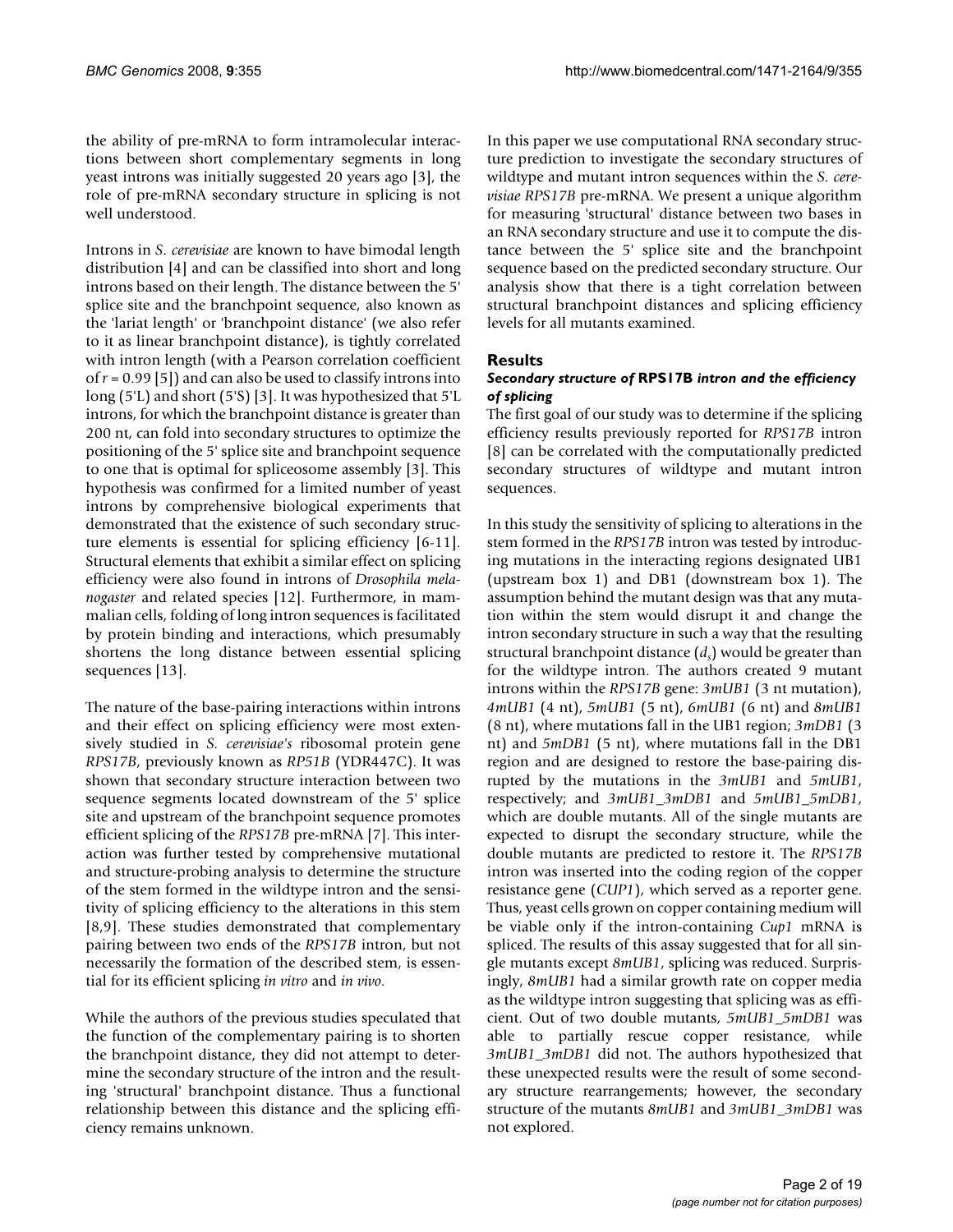In order to investigate if the differences in the splicing efficiency levels are due to the differences in secondary structures, we computed the minimum free energy (MFE) structures of the introns using mfold [14,15], one of the most frequently used RNA secondary structure prediction tools. The comparative RNA secondary structure prediction, which is considered more reliable, requires a certain number of orthologous sequences which were available only for the wildtype *RPS17B* intron and not for the mutants created in [8].

According to the mfold MFE predictions, the introduced mutations have the desired effect of disrupting the stem in all single mutants, but the compensatory mutations fail to restore it in two double mutants. Focusing on the positioning between the donor site and the branchpoint sequence, we compared the part of the structure that contains these two sites across all the mutants. The specified structural domain was almost identical for the *3mUB1*, *5mUB1*, *8mUB1*, *3mDB1*, *3mUB1\_3mDB1* and *5mUB1\_5mDB1* mutants, some of which have very different splicing efficiency levels (see Additional file 1). Moreover, the full secondary structures of the *3mUB1* and *3mUB1\_3mDB1* mutants were almost identical with only three base-pairs difference, while the copper resistance experiment suggested significant differences in splicing efficiency. Therefore, it appears that differences in the splicing efficiency of Libri et al.'s [8] mutants cannot be attributed to differences in the computed MFE secondary structures of introns.

However, considering only a single, minimum free energy secondary structure prediction of an intron might not be the appropriate approach. While functional, non-coding RNAs, such as tRNAs and rRNAs, have a strong evolutionary pressure to maintain their unique, functional structure, it is believed that mRNAs, whose primary role is to carry the protein coding information to the translation apparatus, do not have functional constraints on their global structure. Thus, instead of always folding into unique MFE structure, it is likely that mRNAs exist in a population of structures [16-18]. Another reason for considering suboptimal structures, especially when using computational prediction methods, is that RNA secondary structure prediction algorithms have limited accuracy and sometimes the correct structure is buried among the suboptimal predictions with free energies very close to the MFE [15,19,20].

# *Structural branchpoint distances of suboptimal secondary structures and the efficiency of splicing*

Based on these considerations, we modified our approach to include not only the optimal, i.e., MFE structure, but also near-optimal predictions whose free energies are within 5% of the optimum. There is an exponential relationship between the free energy of a structure and its probability in the ensemble of all possible structures for a given sequence. The probability of a structure  $S_i$  in the Boltzmann ensemble of all possible structures  $(S_1, S_2,...)$ for a given RNA sequence is given by:

$$
P(S_i) = \frac{e^{-\Delta G(S_i)/RT}}{Q}
$$
 (1)

where  $\Delta G(S_i)$  is the free energy of structure  $S_i$ ,  $Q = \Sigma_S e^-$ <sup>Δ</sup>*G*(*S*)/*RT* the partition function for all possible secondary structures for the given sequence, *R* is the physical gas constant, and *T* is the temperature. The probability of a secondary structure is also called the Boltzmann weight of that structure.

From the equation we can see that the lower the free energy of a structure the higher its probability, thus, the predictions within 5% from the MFE also represent the most probable structures for a given sequence, with the MFE prediction being the one with the highest probability.

We used RNAsubopt algorithm [20] to sample 1000 suboptimal structures within 5% of the MFE for each considered intron. RNAsubopt first calculates all suboptimal structures within a user defined energy range and then produces a random sample of structures, drawn with probabilities equal to their Boltzmann weights. Therefore, RNAsubopt computes a representative sample of the secondary structure space within 5% of the MFE.

Since the pair-wise structure comparison and distance estimation approach that we used for MFE structure predictions were not applicable to large number of structures we had to devise a new way to quantify the structural distance between the donor site and the branchpoint sequence. We designed an algorithm that converts an RNA secondary structure into a graph and then applies a shortest-path algorithm from graph theory to compute the shortest distance between two bases in the secondary structure. To the best of our knowledge this is the first algorithm for structural distance computation. More details are given in Materials and Methods.

For each secondary structure prediction, we computed the exact distance between the donor site and the branchpoint sequences (*ds* ) using the shortest-path algorithm. The average structural branchpoint distances are given in Table 1. We assigned descriptive splicing efficiency labels based on the gel images in Figure 2A in [8]. The distributions of computed structural branchpoint distances for each of the *RPS17B* mutants are given in Figure 1.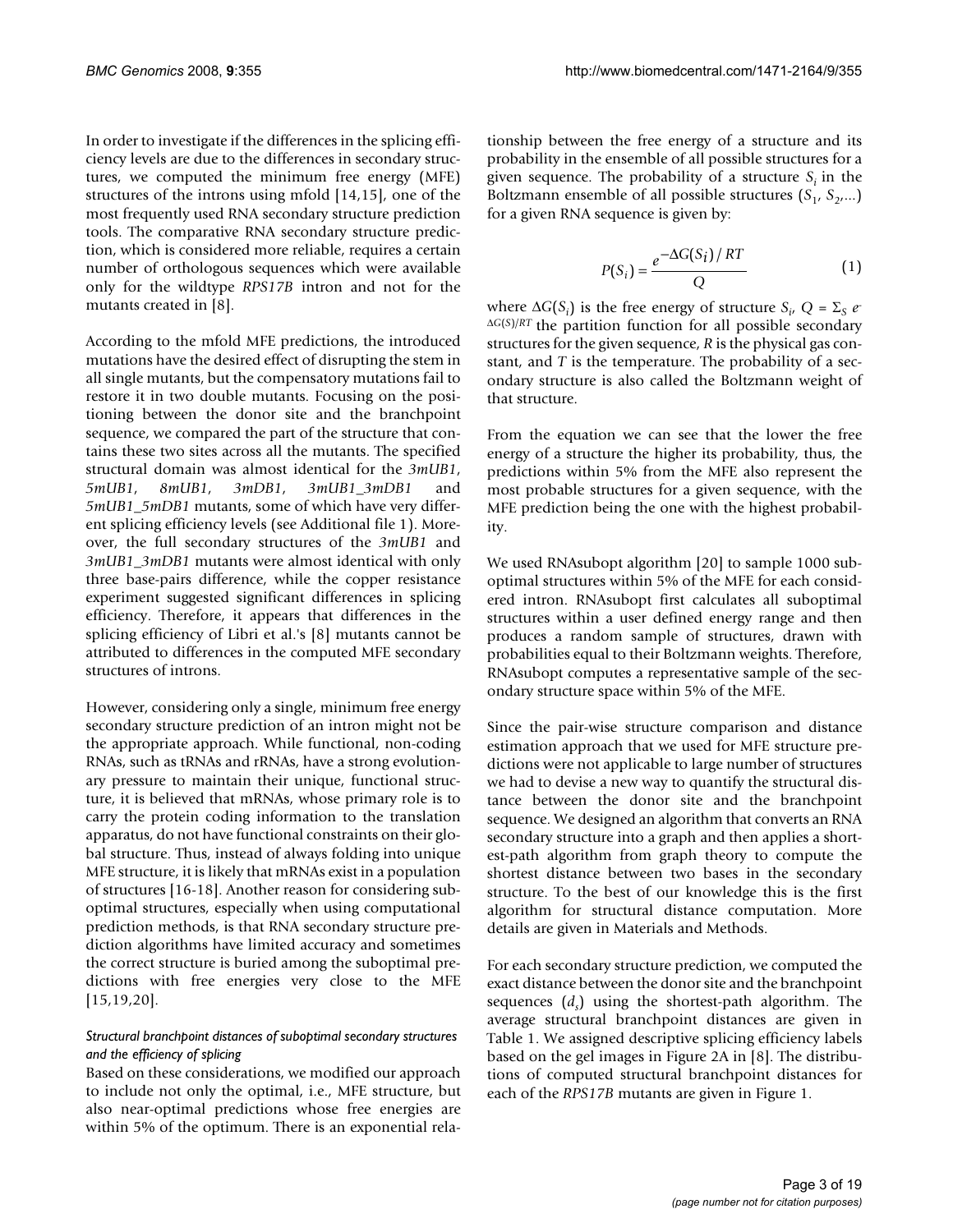| Table 1: Average structural branchpoint distances for the          |  |
|--------------------------------------------------------------------|--|
| wildtype (wt) RPS17B intron and Libri et al.'s [8] intron mutants. |  |

| mutant      | average d. | splicing efficiency  |
|-------------|------------|----------------------|
| wt          | 26.67      | efficient (1)        |
| 3mUBI       | 27.67      | slightly reduced (2) |
| 5mUBI       | 28.42      | slightly reduced (2) |
| 8mUBI       | 27.94      | efficient (1)        |
| 3mDBI       | 37.55      | inhibited (4)        |
| 5mDBI       | 39.19      | inhibited(4)         |
| 3mUBI 3mDBI | 37.44      | inhibited (4)        |
| 5mUBI 5mDBI | 33.81      | slightly reduced (2) |
| 6mUBI       | 46.31      | inhibited (4)        |
| 4mUBI       | 32.08      | reduced (3)          |

Levels of splicing efficiency were approximated from the gel images in Figure 2A in [8]. The numbers within parentheses correspond to numerical values assigned to descriptive splicing efficiency labels.

These results suggest an interesting correlation between the average structural branchpoint distance and the splicing efficiency levels: sequences that are more efficiently spliced (wildtype, 3mUB1, 5mUB1, 8mUB1, 5mUB1\_5mDB1, and 4mUB1) have lower values for the average distance than those that are poorly spliced. After assigning numerical values to the descriptive splicing efficiency labels (efficient = 1, slightly reduced = 2, reduced = 3 and inhibited = 4) we obtain a Pearson correlation coefficient of 0.87.

The histograms in Figure 1 offer further insights into the relationship between structural branchpoint distances of introns and their efficiency of splicing; introns that are spliced efficiently or with slightly reduced efficiency have large frequency of suboptimal structures with  $d_s < 10$ . Mutant *5mUB1\_5mDB1*, which does not have this prominent peak in its distribution histogram and mutant *4mUB1*, which has reduced splicing efficiency, but not completely inhibited, still have higher frequency of structures with  $d_{s}$  < 20 than the remaining, poorly spliced mutants. The correlation coefficient between splicing efficiency level and the proportion of structures with  $d_{s}$  < 20 is 0.85.

Finally, the cumulative distribution plot of structural branchpoint distances for all mutants, where lines are labeled according to the splicing efficiency levels (efficient – blue, slightly reduced – green, reduced – black and inhibited – red) shows a clear separation of spliced and unspliced mutants (Figure 2).

Upon closer inspection we noticed that most of the structures with  $d_s < 10$  have  $d_s = 4$ . Analysis of the secondary structures of these sequences reveals that this distance corresponds to a structural conformation where the donor and branchpoint sequences have two base-pairing interactions between them (see Section 2.1.3). The observed

base-pairing interactions are not necessarily inconsistent with established models of the splicing process, according to which spliceosomal snRNAs interact with the donor site and the branchpoint sequence, since the base-pairing can be easily disrupted after the splicing factors have been aligned properly.

#### *Structural branchpoint distances and the efficiency of splicing for other published* RPS17B *mutants*

In order to test the generality of the observed correlation between splicing efficiency levels and structural branchpoint distances we also analyzed the *RPS17B* intron mutants described in [9]. These are *mut-UB1i*, which has an inverted UB1 sequence; *mut-DB1i*, which has an inverted DB1 sequence; *mut*-*UB1iDB1i*, which has both UB1 and DB1 sequences inverted to make them complementary to each other; *mut-5*, which reduces the consecutive pairing region to 5 base-pairs, *mut-12*; which improves pairing to 12 consecutive base-pairs (eliminating one one-nucleotide bulge); and *mut-18*, which extends pairing to 18 consecutive base-pairs (eliminating all three bulges in the pairing region). The authors compared splicing efficiency of the wildtype and mutant introns by analyzing the formation of spliceosomal complexes. Based on their gel images, we assigned descriptive and numerical splicing efficiency labels to the tested sequences (see Table 2). The average structural branchpoint distances of 1000 suboptimal structures sampled from within 5% of the MFE for each mutant are given in Table 2.

The branchpoint distance results for these mutants are similar to those of Libri et al.'s [8] mutants; the average structural branchpoint distances are lower for the sequences that are efficiently spliced (wildtype, *mut-UB1iDB1i*, *mut-12*, and *mut-18*). After assigning numerical values to the descriptive splicing efficiency labels  $(improved = 1, normal = 2 and reduced = 3), we obtain$ the correlation coefficient as 0.85. This, again, corresponds to the ability of these sequences to fold in such a way as to bring the donor site and the branchpoint sequences close to each other; each of the efficiently spliced sequences has a large fraction of predicted secondary structures for which  $d_{s}$  < 10 (Figure 3 and Additional file 2). The mutants that show reduced splicing have very few of these structures (0.02% for *mut-UB1i* and 0.33% for *mut-5*), except for *mut-DB1i*, which has 11.3% of structures with  $d_s$  < 10. However, this is still significantly lower than for the efficiently spliced mutants. Again, the cumulative distribution plot clearly separates mutants based on their splicing efficiency (Figure 3).

#### *Base-pairing probabilities of the RPS17B intron and the efficiency of splicing*

The branchpoint distance analysis of *S. cerevisiae's* RPS17B intron suggests that the ability to form highly probable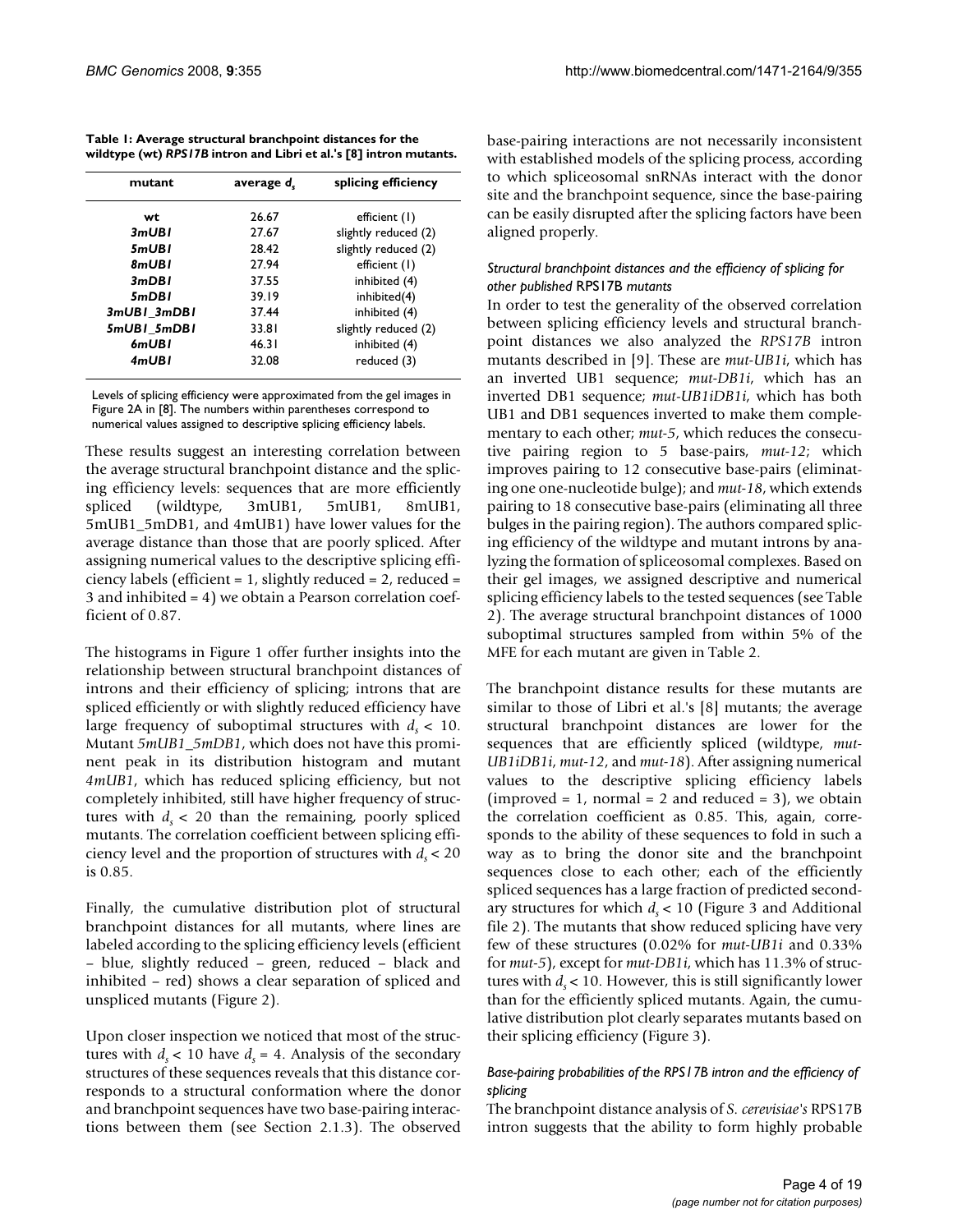



Distribution histograms of structural branchpoint distances for (a) wt, (b) *3mUB1*, (c) *5mUB1*, (d) *8mUB1*, (e) *3mDB1*, (f) *5mDB1*, (g) *3mUB1\_3mDB1*, (h) *5mUB1\_5mDB1*, (i) *6mUB1*, and (j) *4mUB1* introns.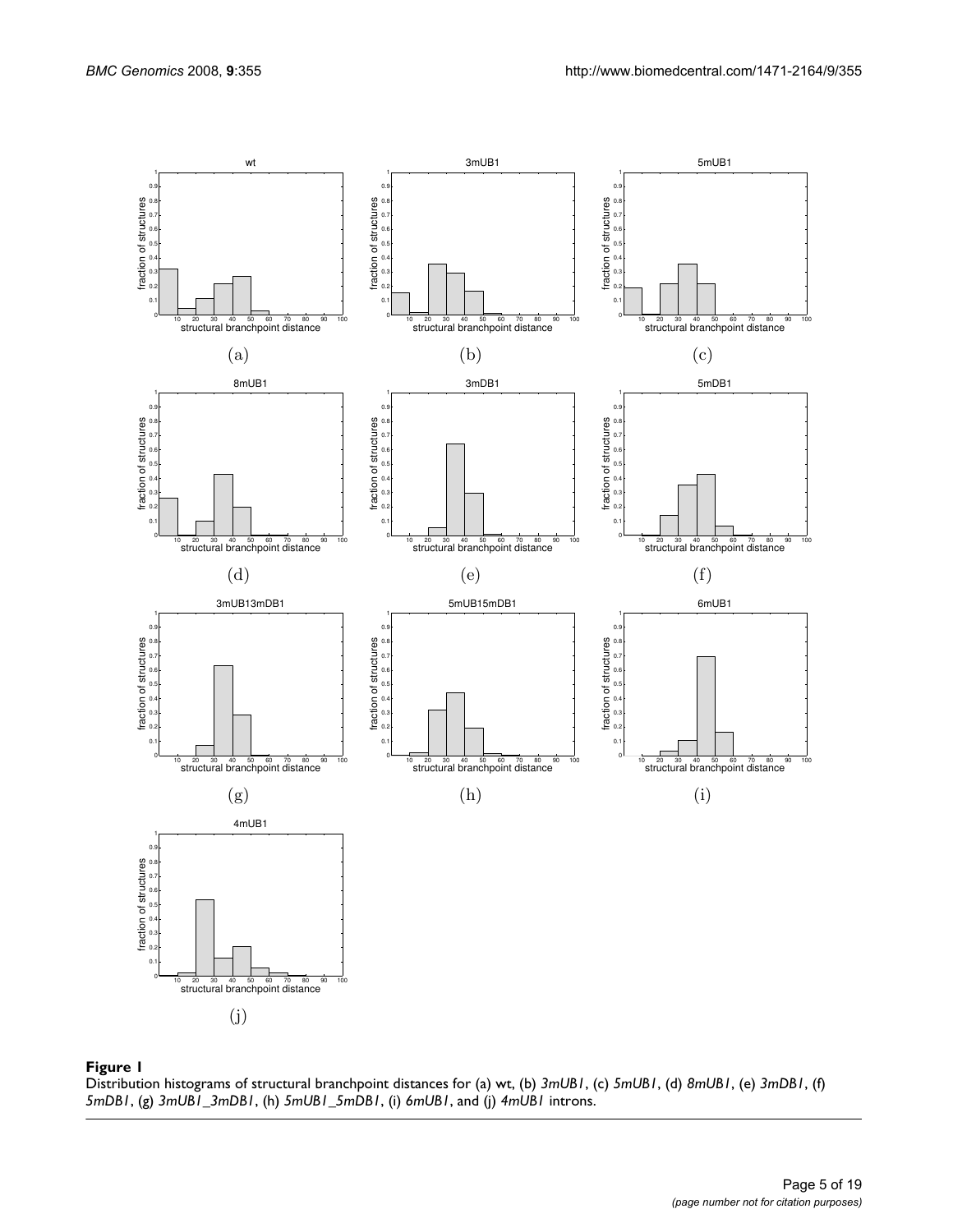



secondary structures (within 5% of the MFE) with short distance between the donor site and the branchpoint sequence seems to be required for efficient splicing of the intron. The short structural branchpoint distance for the *RPS17B* intron results from two base-pair interactions: between the first intron base (G) and the third base of the

| Table 2: Average structural branchpoint distances for the     |
|---------------------------------------------------------------|
| wildtype (wt) RPS17B intron and Charpentier and Rosbash's [9] |
| intron mutants.                                               |

| mutant       | average d. | splicing efficiency |
|--------------|------------|---------------------|
| wt           | 26.67      | normal $(2)$        |
| mut-UBIi     | 42.51      | reduced (3)         |
| mut-DBIi     | 35.95      | reduced (3)         |
| mut-UBIiDBIi | 26.39      | improved (1)        |
| mut-5        | 32.14      | reduced (3)         |
| $mut-12$     | 24.82      | improved (1)        |
| mut-18       | 25.30      | improved (1)        |

We inferred levels of splicing efficiency based on Figures 2 and 3 and Table 1 in [9]. The numbers within parentheses correspond to numerical values assigned to descriptive splicing efficiency labels.

branchpoint sequence (C); and between the second base in the intron (U) and the second base of the branchpoint sequence (A) (see Figure 4). It is possible to compute the probability of these base-pairing interactions directly using a dynamic programming algorithm that computes the partition function [21]. The base-pair probability reflects a sum of all probability-weighted structures in which the chosen base-pair occurs. Thus, these base-pairing probabilities also take into account the structures that were not within 5% from the MFE, eliminating the necessity to chose an arbitrary percent suboptimality value. The base-pair probabilities can be computed using RNAfold [22], another frequently used program for RNA secondary structure prediction.

The base-pair probability values for the wildtype *RPS17B* intron and all of Libri et al.'s [8] mutants are given in Table 3. The probability values for the two base-pairs (G-C and U-A) are identical up to second decimal place for each intron sequence and that is why only one number is shown in the table. It can be observed that all of the effi-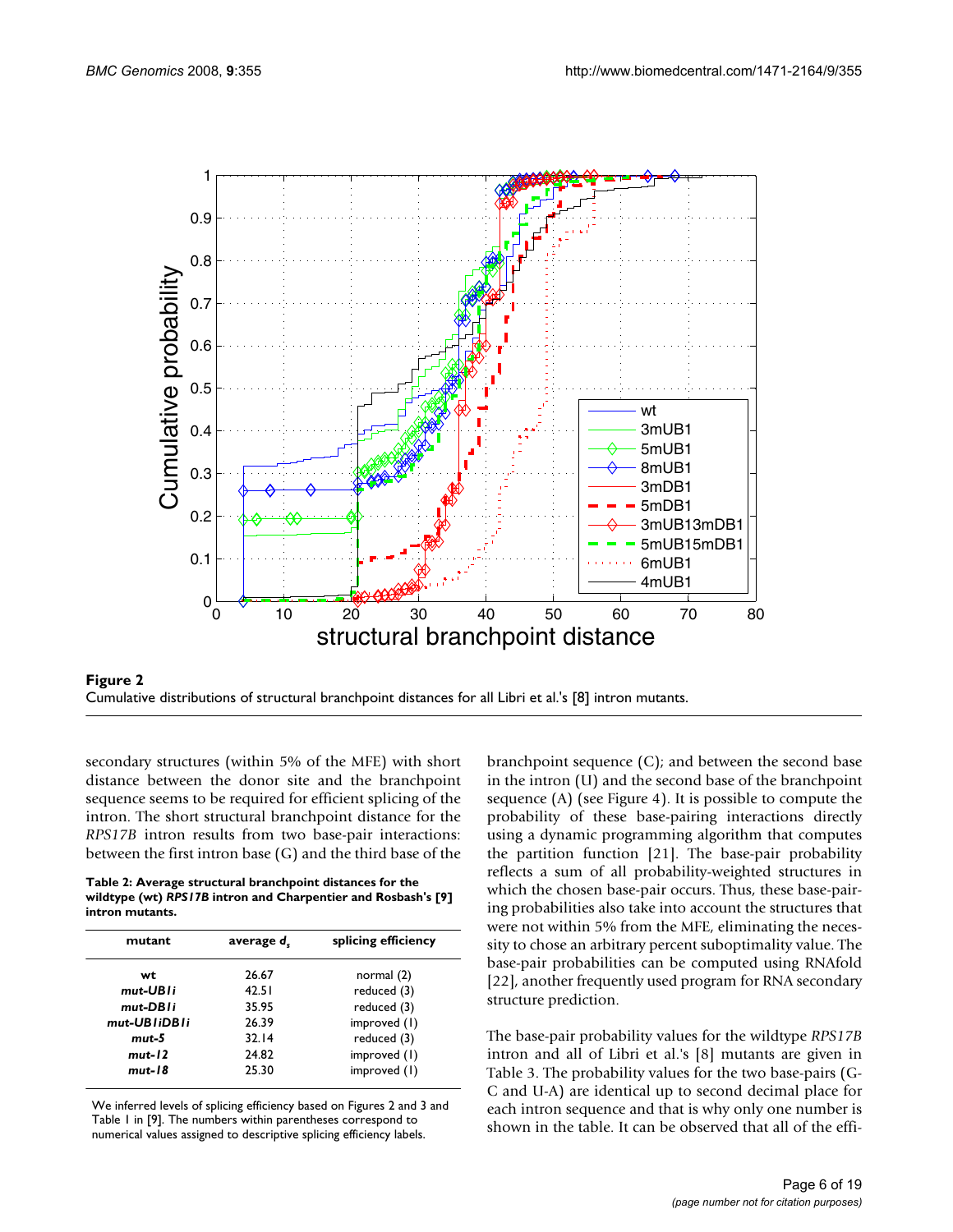

**Figure 3** Cumulative distributions of structural branchpoint distances for all Charpentier and Rosbash's [9] intron mutants Cumulative distributions of structural branchpoint distances for all Charpentier and Rosbash's [9] intron mutants.

ciently spliced sequences have higher base-pair probabilities than the poorly spliced sequences (*r* = -0.92). The correlation is not strictly linear since, for example, the mutant sequence *8mUB1* has almost the same base-pair probability value as *3mUB1* and *5mUB1*, although it is more efficiently spliced than these two. Similarly, the double mutant *5mUB1\_5mDB1* is more efficiently spliced than *4mUB1*, but this is not reflected in the base-pair probability values.

For Charpentier and Rosbash's mutants, the base-pair probabilities are also higher for the sequences that are more efficiently spliced (Table 4): all of the sequences that are efficiently spliced (wildtype, *mut-UB1iDB1i*, *mut-12*, and *mut-18*) have base-pair probabilities of 0.40, while the other sequences have lower values  $(r = -0.85)$ .

Overall, based on the results for Libri et al.'s [8] and Charpentier and Rosbash's [9] mutants it seems that, at least for *RPS17B* intron, base-pair probabilities for the two base-pairs formed between the first two bases of the intron and the second and third base of the branchpoint sequence are good indicators of splicing efficiency. We will see in the following sections that this is not a general requirement for all genes. Taken together with the observed correlation between the splicing efficiency levels and structural branchpoint distances the results are consistent with the following hypothesis: the existence of highly probable secondary structures that have short branchpoint distance is required for efficient splicing of yeast introns.

# *Experimental testing of the hypothesis*

In order to test the validity of the proposed hypothesis, we designed and functionally tested *in vivo* a series of *RPS17B* intron mutants. To assay the effect of these mutations on splicing we opted to introduce the mutated intron sequences at their endogenous locus, instead of within the *CUP1* gene as was previously done [8,9]. This allows us to analyze the splicing of this intron within its normal context of flanking DNA sequences. We estimated the splicing efficiency directly from protein expression levels, which were quantified using a fluorescence imaging system.

Using protein expression as a measurement of splicing efficiency requires that: 1) the level of protein abundance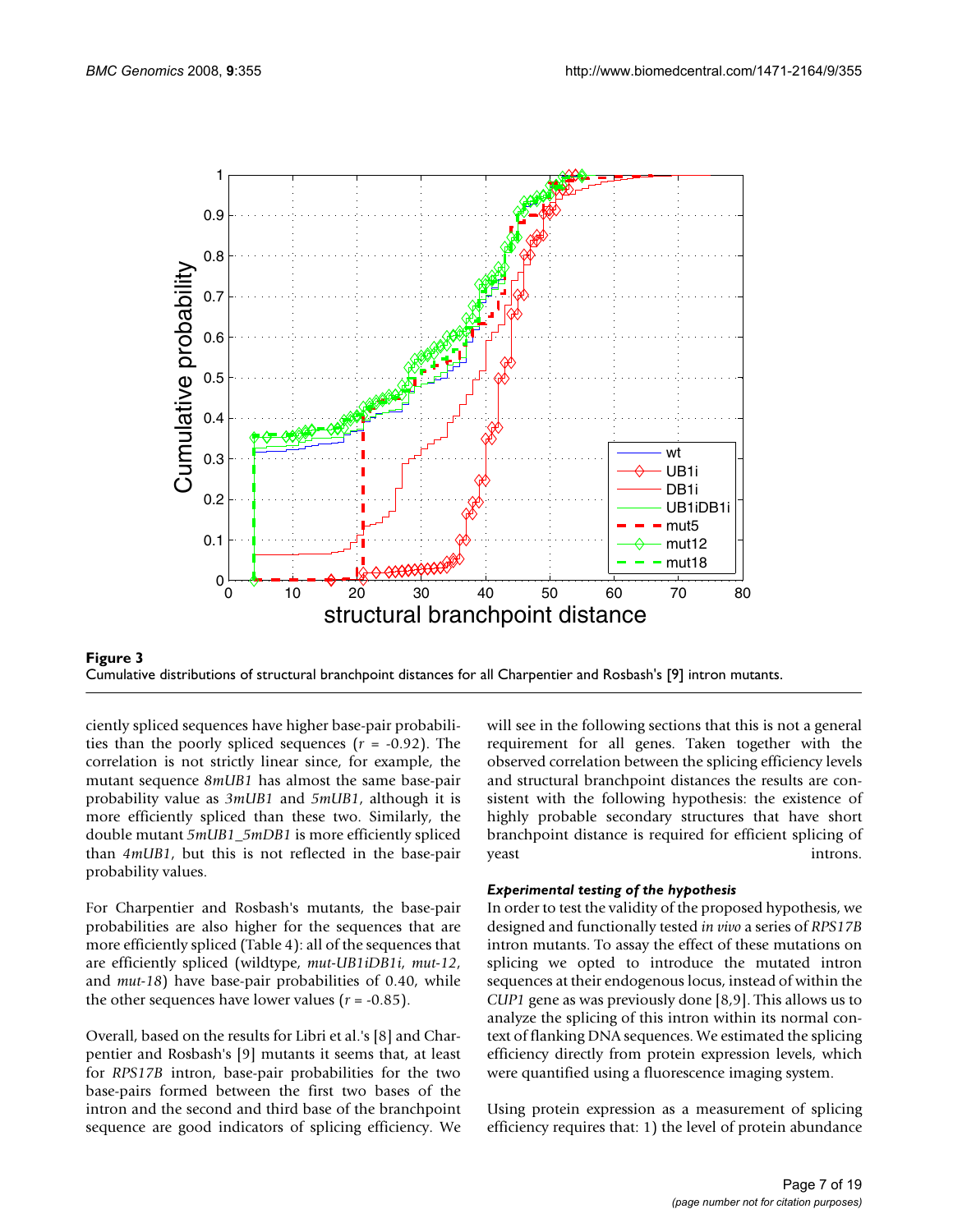

# Figure 4

A part of the wildtype *RPS17B* intron secondary structure that shows base-pairing between the donor site and the branchpoint sequence. The highlighted stem is the same as the one identified in [9] using experimental structure probing.

is proportional to the mRNA abundance (for a given gene) in the cell and, 2) the abundance of mRNA in the cell reflects any change in splicing efficiency. To demonstrate that *RPS17B* follows these general rules, we analyzed a number of Libri et al.'s [8] mutants that have previously documented changes in mRNA levels for their protein expression levels. The sequences tested were the wildtype *RPS17B* intron, and the *5mUB1*, *3mUB1*, *8mUB1*, *5mDB1*, and *3mDB1* mutated introns. The levels of protein expression, as shown in Figure 5, are proportional to the levels of copper-resistance in the copper growth assay in [8]. Moreover, our approach is able to provide a quantifiable measure for mutants such as *3mDB1* and *5mDB1*, which did not support any growth in the copper growth assay. Thus, using changes in protein expression levels in the context of different intron sequences to assay the effects of mutations on splicing efficiency is a valid approach.

# *New* RPS17B *intron mutants*

We designed 8 new *RPS17B* intron mutants for the purpose of testing our current model of correlation between

intronic pre-mRNA secondary structure and splicing efficiency. The most important structural characteristic used for mutant design was structural branchpoint distance (*ds* ) of its MFE and suboptimal structures. Four mutants that are predicted to splice efficiently were designed to have multiple suboptimal structures with contact conformation (Figure 4) and short average structural branchpoint distance (these mutants are labeled with letter 'S', which stands for short *ds* ). The only exception is mutant *rps17b-S2*, which does not have any suboptimal structures with contact conformation, but still exhibits a short structural branchpoint distance (most of the suboptimal predictions have  $d_s = 10$ ). This mutant was designed to test whether contact conformation, rather than the resulting short structural branchpoint distance, is important for splicing. Four mutants that are predicted to have reduced splicing were designed not to have any structures with contact conformation or otherwise short structural branchpoint distances (these mutants are labeled with letter 'L', which stands for long *ds* ).

The mutant design was based on mfold predictions, while RNAsubopt predictions where used post-experimentally to analyze the results. Mfold also samples the suboptimal space of secondary structures, however it does not compute all possible structures and the sample is much smaller. Although the distribution of  $d<sub>s</sub>$  computed based on structure predictions by mfold is similar to the one based on RNAsubopt predictions, the average distances for RNAsubopt predictions are not as distinct between 'S' and 'L' mutants as ones based on mfold predictions.

Table 5 shows average  $d<sub>s</sub>$  for newly designed mutants based on RNAsubopt predictions and base-pair probabilities computed by RNAfold. The analogous table based on mfold suboptimal predictions, which was used in the design process is given in Additional file 3.

As seen in Figure 6, mutants *rps17b-L1*, *rps17b-L2* and *rps17b-L4* have reduced protein expression levels when compared to the wildtype as expected. Mutant *rps17b-L3* has reduced splicing efficiency but not as much as the other three mutants with long structural branchpoint distances. As previously explained, this mutant was designed to have reduced splicing based on suboptimal predictions by mfold, which failed to predict any structures with  $d_{s}$  < 10. However, RNAsubopt, which does a more rigorous sampling of the suboptimal space, detected a small fraction of suboptimal structures that have  $d_{s}$  < 10 (see Additional file 4). This is in agreement with the relatively high probability of base-pairing interaction between the donor site and the branchpoint sequence (0.21).

Mutants *rps17b-S1*, *rps17b-S2*, and *rps17b-S3* are all spliced efficiently, as predicted. The efficient splicing of mutant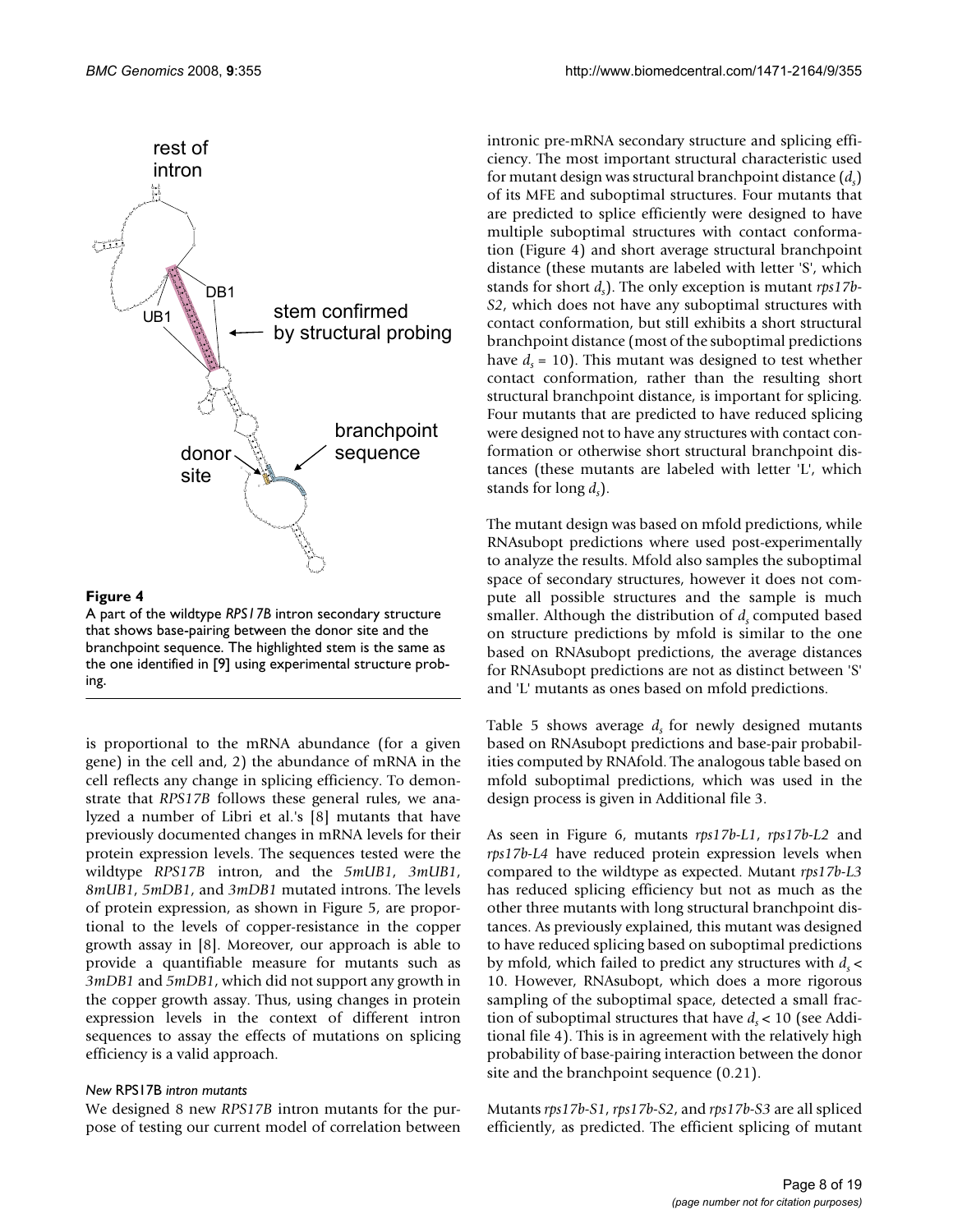**Table 3: Base-pairing probabilities of contact conformation (Figure 4) for the wildtype (wt)** *RPS17B* **intron and Libri et al.'s [8] intron mutants.**

| mutant      | base-pairing probability | splicing efficiency |
|-------------|--------------------------|---------------------|
| wt          | 0.40                     | efficient           |
| 3mUBI       | 0.33                     | slightly reduced    |
| 5mUBI       | 0.31                     | slightly reduced    |
| 8mUBI       | 0.34                     | efficient           |
| 3mDBI       | 0.01                     | inhibited           |
| 5mDBI       | < 0.01                   | inhibited           |
| 3mUBI 3mDBI | 0.01                     | inhibited           |
| 5mUBI 5mDBI | 0.11                     | slightly reduced    |
| 6mUBI       | 0.05                     | inhibited           |
| 4mUBI       | 0.18                     | reduced             |

*rps17b-S2*, which has short structural branchpoint distance  $(d_{s} = 10)$  without contact conformation in many of the predicted structures, suggests that a specific structural arrangement between the donor site and the branchpoint sequence is not required for efficient splicing. Mutant *rps17b-S4* shows reduced levels of protein abundance, which is in disagreement with our prediction. The mutated sequence for this mutant has the same location as the mutated sequence for the mutant *rps17b-S3*, which is efficiently spliced, thus we can exclude the possibility that the discrepancy in splicing is sequence-based. A possible explanation for this phenomenon may be the existence of a very thermodynamically stable stem (with free energy  $\Delta G$  = -36.6 kcal/mol) that holds the 5' splice site and the branchpoint together (analogous stems in wildtype introns have much higher free energy, see Section 2.3). This stem may be too stable to be disrupted, which might prevent the spliceosome to bind to the splice signals [8]. Overall, the results on the new *RPS17B* intron mutants are consistent with the proposed model of the role of intronic secondary structure in gene splicing in yeast.

#### *Selecting additional genes for experimental validation*

To further validate our hypothesis regarding the role of intron secondary structure in splicing, we selected addi-

**Table 4: Base-pairing probabilities of contact conformation for the wildtype (wt)** *RPS17B* **intron and Charpentier and Rosbash's [9] intron mutants.**

| base-pairing probability | splicing efficiency |
|--------------------------|---------------------|
| 0.40                     | normal              |
| 0.04                     | reduced             |
| 0.25                     | reduced             |
| 0.40                     | improved            |
| 0.04                     | reduced             |
| 0.40                     | improved            |
| 0.40                     | improved            |
|                          |                     |

tional yeast, intron-containing genes to test our model. The selection criteria were: the linear distance (number of nucleotides) between the donor site and the branchpoint sequence is greater than 200 nt (5'L introns); the intron does not contain an snRNA gene; the gene is not essential (i.e., cells are viable if the gene is mutated or deleted); and the protein product has relatively high abundance in the cell, is amenable to c-terminal tagging, and has molecular weight between 20–120 kDa (to facilitate manipulation).

From our initial dataset of 98 yeast genes that contain 5'L introns (see Materials and Methods), 18 genes matched the selection criteria (17 of these were ribosomal protein genes). We selected two of these for the experiments: the ribosomal protein gene *RPS6B* (YBR181C) and the amino-peptidase gene *APE2* (YKL157W).

The *RPS6B* gene contains one intron of length 352 nt, with a linear branchpoint distance (the distance between the 5' splice site and the branchpoint sequence) of *d* = 329 nt. The computed structural branchpoint distance (*ds* ) is 18 for the MFE and all the suboptimal computationally predicted secondary structures within 5% of the MFE. Thus for this intron, unlike for the *RPS17B* intron, the donor and branchpoint sequences are not base-paired.

The *APE2* gene contains one intron of length 383 nt, with a linear branchpoint distance of *d* = 327 nt. One of the suboptimal structures within 5% of the MFE has a structural branchpoint distance of 6 and the others have greater distances. In the suboptimal prediction that has  $d<sub>s</sub> = 6$ there is no base-pairing interactions between the donor and branchpoint sequences.

#### RPS6B *intron mutants*

We designed intron mutants for the *RPS6B* gene in a similar manner as for the *RPS17B* gene: the mutants that are supposed to have efficient splicing were designed to have similar structural branchpoint distances as the wildtype intron, and the mutants that are supposed to have reduced splicing were designed to have longer distances (see Additional file 5). Table 6 shows average structural branchpoint distances for a sample of 1000 suboptimal predictions within 5% of the MFE and the probability of short branchpoint distance derived form the base-pairing probabilities. The reported probability is the highest basepair probability between the first donor nucleotide and any nucleotide within 20 bases away from the branchpoint adenosine. This guarantees that the branchpoint distance in a secondary structure that contains that basepair will be no longer than 20.

From Figure 7 we can see that all of the 'S' mutants, which have structural branchpoint distances similar to the wildtype intron, are expressed at levels similar to the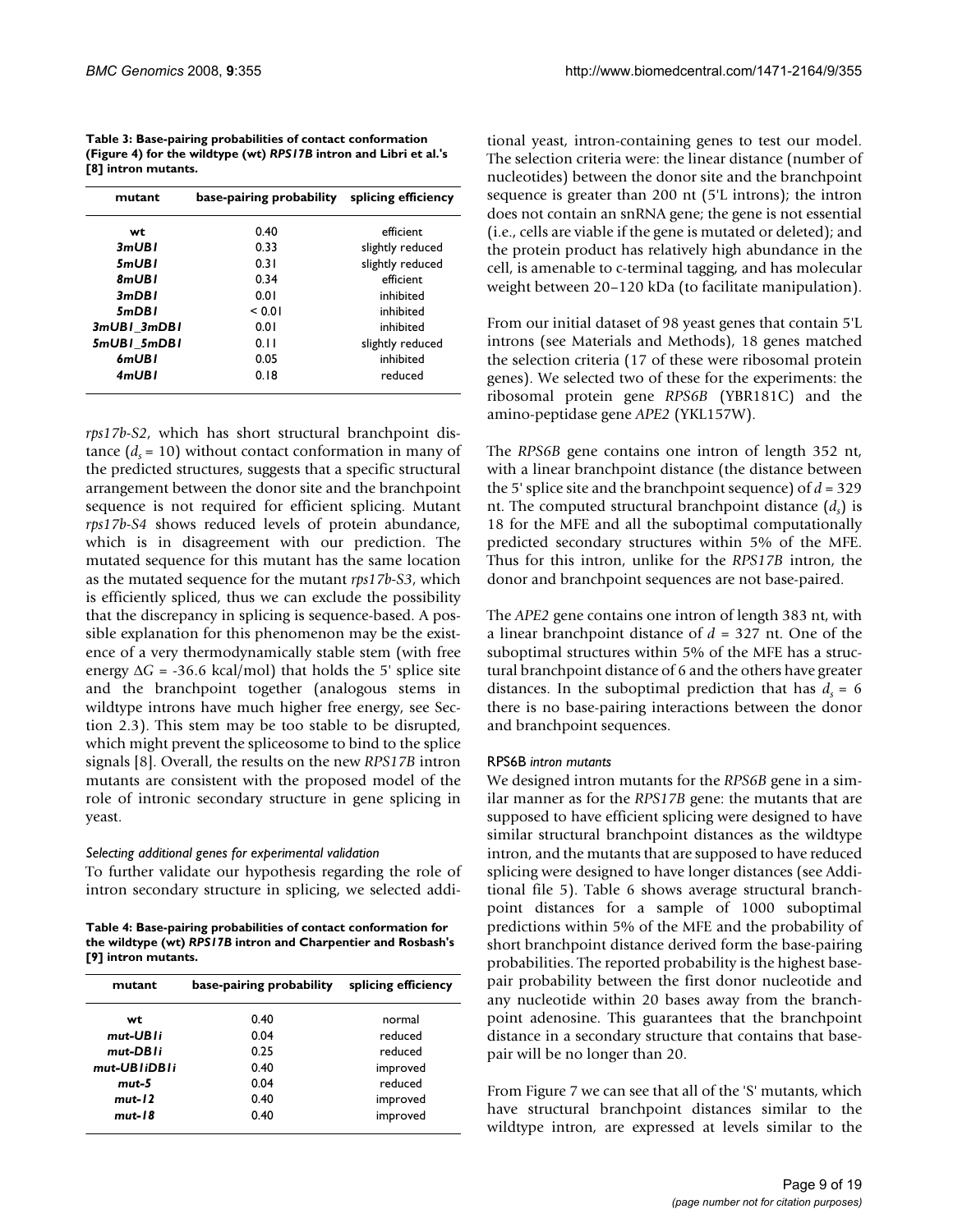

# Protein expression results for Libri's mutants

# Protein expression levels for the **Figure 5** *RPS17B* gene containing some of Libri et al.s [8] mutant introns

Protein expression levels for the *RPS17B* gene containing some of Libri et al.'s [8] mutant introns. Expression levels are normalized with respect to the internal loading control and plotted as a fraction of the wildtype expression level. Shaded boxes represent the mean value for several different samples and error bars represent +/- 1 standard deviation for these samples. The error bar for the wildtype intron comes from the comparison of two different wildtype samples.

wildtype. Mutant *rps6b-L1*, which has  $avg(d_s) = 40$  shows a reduction in splicing efficiency. The probability of  $d_{s}$  < 20 also correlates well with the protein expression data except for mutant *rps6b-S5* for which  $d_s$  > 20 for all suboptimal predictions. Thus, for the *RPS6B* gene, structural branchpoint distances slightly longer than 20 seem to be still optimal for splicing. To summarize, the protein expression data for the *RPS6B* gene containing designed intron mutants are compatible with our proposed model of splicing efficiency dependence on the structural branchpoint distance.

#### APE2 *intron mutants*

Using the same selection criteria as before, we designed six *APE2* intron mutants. The values for average *d*, and the probabilities of structural branchpoint distance shorter than 20 are given in Table 7, and the histograms of structural branchpoint distance distributions are given in Additional file 6.

The experimental results are consistent with our prediction for five out of seven mutants: mutants *ape2-S1*, *ape2- S2*, *ape2-S3* and *ape2-S5* all have a level of protein abundance similar to the wildtype (Figure 8) and mutant *ape2- L1* shows significantly reduced expression as expected. Mutant *ape2-L2*, which was expected to have reduced protein abundance as a consequence of reduced splicing efficiency, is expressed at the same level as the wildtype. Also, mutant *ape2-S4* has reduced splicing despite the fact that it has a similar distribution of structural branchpoint distances as the wildtype intron. Since this mutant has the mutation at the same location as *ape2-L1* (see Materials and Methods), it is possible that the intron segment that we mutated was important for splicing (e.g., contained a splicing enhancer). Overall, the results for *APE2* mutants support our hypothesis of the role of structural branchpoint distance in gene splicing.

# *Shortening of branchpoint distances by zipper stems*

The splicing efficiency study of *RPS17B*, *RPS6B* and *APE2* genes containing wildtype and mutant introns supports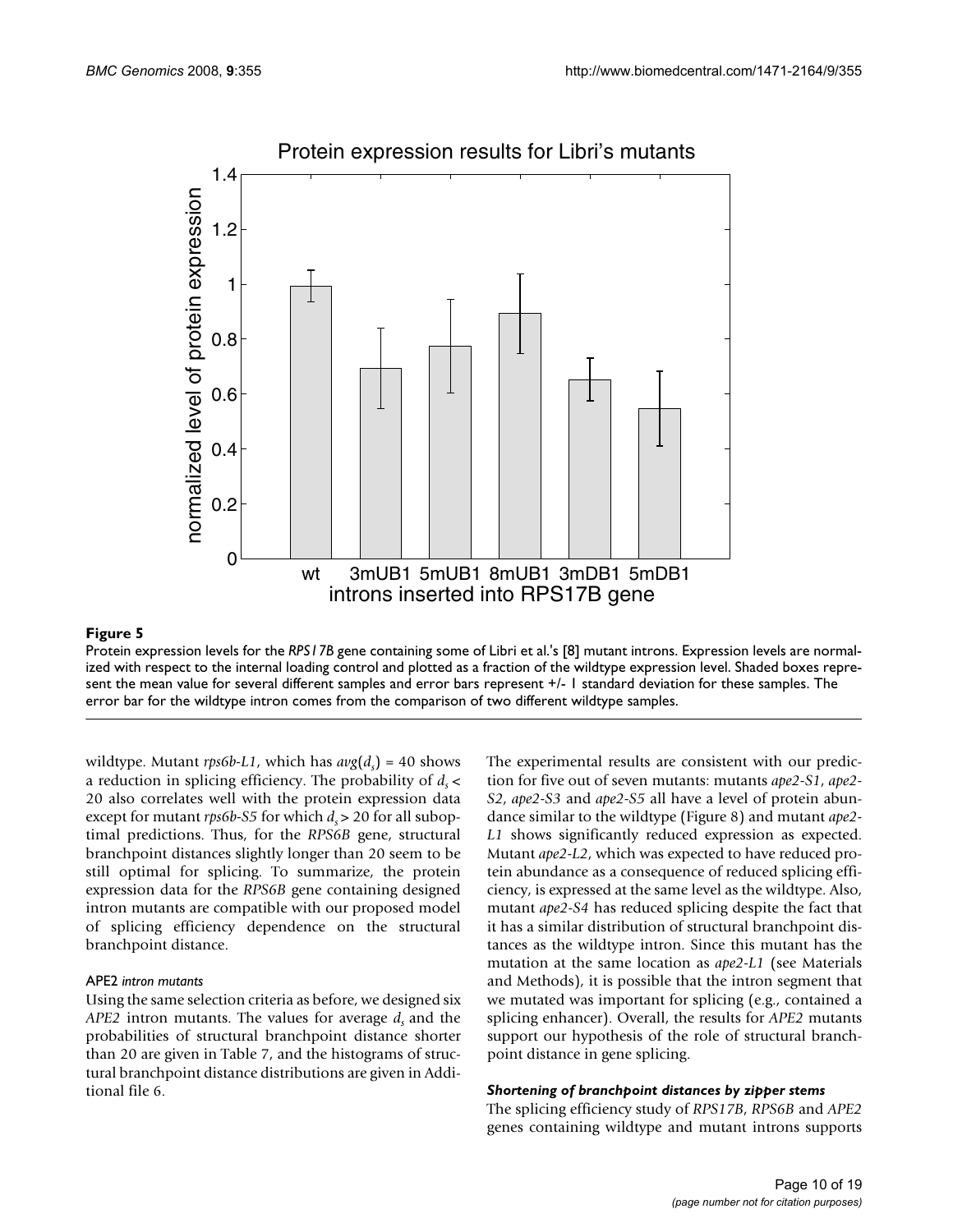| mutant    | avg(d) | bp prob |
|-----------|--------|---------|
| wt        | 26.67  | 0.40    |
| rps17b-L1 | 43.63  | 0.0     |
| rps17b-L2 | 41.11  | 0.0     |
| rps17b-L3 | 34.05  | 0.21    |
| rps17b-L4 | 32.98  | 0.04    |
| rps17b-S1 | 24.55  | 0.40    |
| rps17b-S2 | 29.62  | 0.03    |
| rps17b-S3 | 12.65  | 0.80    |
| rps17b-S4 | 9.27   | 0.70    |

 $avg(d_s)$  – average structural branchpoint distances of 1000 suboptimal structures predicted by RNAsubopt; **bp prob** – basepairing probability of interaction between the donor site and the branchpoint sequence based on the partition function.

our hypothesis that short structural branchpoint distances are required for efficient splicing. Although these distances are computed in the context of the secondary structure of the entire intron, our hypothesis is still consistent with the original hypothesis [3] that attributes the shortening of a long branchpoint distance to a single stem. Such stems, which we will refer to as 'zipper' stems, since they 'zip' the intron, are probably essential for achieving a short structural branchpoint distance. If we analyze the computed secondary structures of the *RPS17B*, *RPS6B* and *APE2* wildtype introns we can easily identify stable stems whose 3' and 5' constituents are close to the donor site and the branchpoint sequence (Figure 9). The zipper stem labeled in the *RPS17B* intron is the same as the one identified in [9] using experimental structure probing.

To further test the functional importance of the identified zipper stems we performed comparative structure analysis using several closely related yeast species (*S. paradoxus*, *S. mikatae*, and *S. bayanus*, as well as *S. cerevisiae*, all belonging to the *Saccharomyces sensu stricto* group). We used multiple sequence alignments to extract the orthologous intron sequences for our three genes [23,24]. Both *RPS17B* and *RPS6B* intron alignments contain three *sensu stricto* sequences. The multiple sequence alignment for *APE2* contains all four sequences; however, these are not intronic sequences but sequences from the exon 2 of the *APE2* gene. This error is due to the old *S. cerevisiae* anno-

# Protein expression results for new RPS17B intron mutants



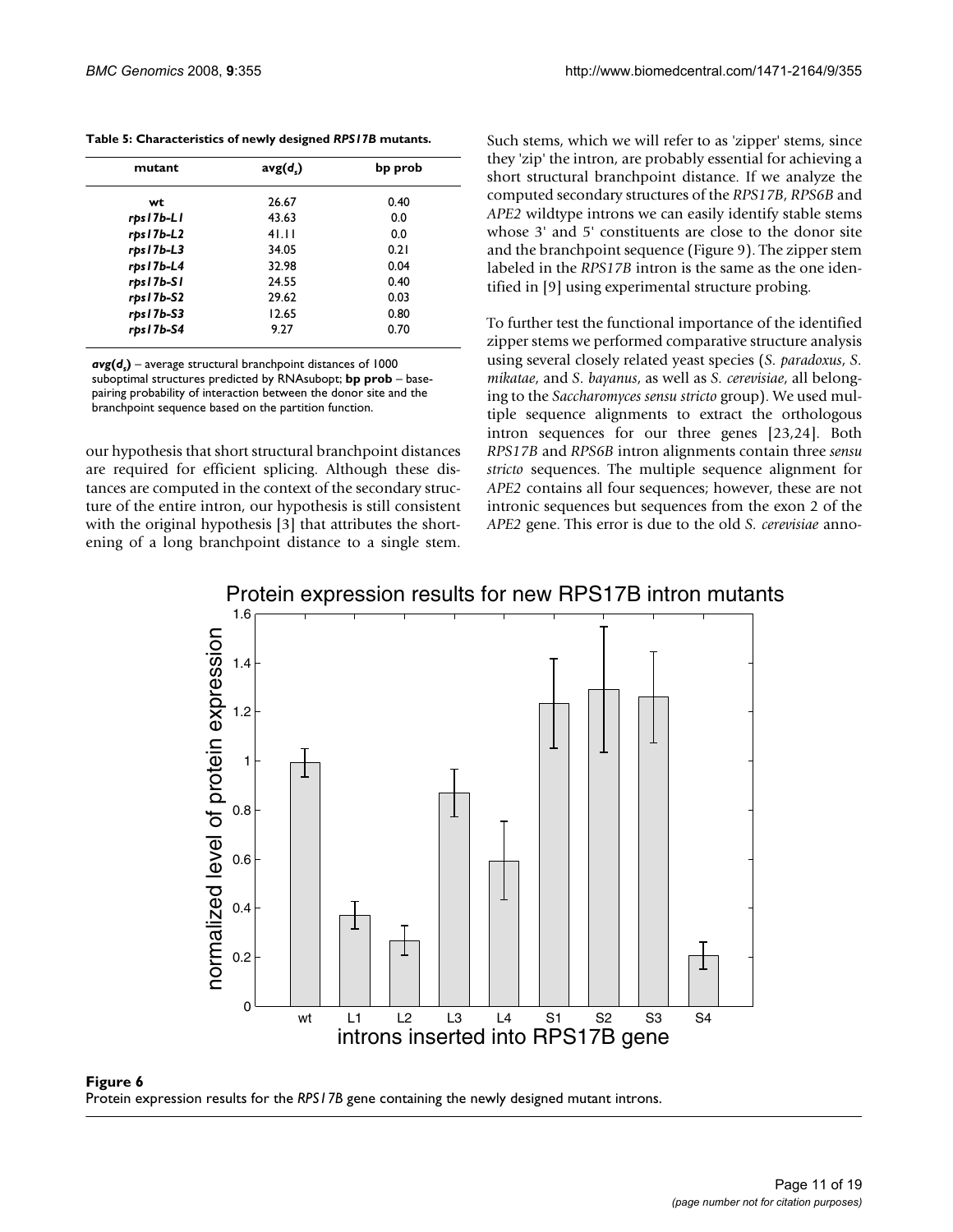tation which mapped two genes to the location of the current *APE2* gene [25].

We computed the consensus structure of *RPS17B* and *RPS6B* introns using Alifold [26]. The previously indicated zipper stems were found in the consensus structures for both genes (Figure 9), thus suggesting evolutionary conservation of these structural elements.

# **Discussion**

The hypothesis that secondary structure interactions within yeast introns are needed for efficient splicing was proposed two decades ago [3]. Since then, experimental evidence in support of this hypothesis was found for several of *S. cerevisiae's* introns [6-11]. These studies identified complementary segments located downstream of the donor site and upstream of the branchpoint sequence whose base-pairing interactions are essential for splicing. It is conjectured that the function of the formed stem is to bring the donor site and the branchpoint sequence closer together so that they are in optimal alignment for spliceosome assembly.

In this paper we use computational RNA secondary structure prediction to study structural requirements for efficient splicing in yeast. Our approach considers a representative sample of suboptimal structures with free energies close to the MFE and it also considers the entire secondary structure of an intron, rather than a single stem, both of which are more consistent with the nature of RNA molecules. Furthermore, the approach includes a calculation of the structural branchpoint distance, which is used to quantify the effect of the secondary structure on the distance between the donor site and the branchpoint sequence and can easily be correlated with splicing efficiency measurements. Using this method we were able to identify structural characteristics of the *RPS17B* intron and its mutants that seem to be responsible for their splicing differences. Notably, mutants that are likely to have a short structural branchpoint distance are spliced more efficiently.

**Table 6: Characteristics of newly designed** *RPS6B* **mutants.**

| mutant   | avg(d) | bp prob |
|----------|--------|---------|
| wt       | 18.06  | 0.84    |
| rps6b-LI | 36.74  | 0       |
| rps6b-SI | 19.08  | 0.65    |
| rps6b-S2 | 18.04  | 0.84    |
| rps6b-S3 | 18.04  | 0.83    |
| rps6b-S4 | 18.09  | 0.84    |
| rps6b-S5 | 22.00  | 0       |

 $avg(d_s)$  – average structural branchpoint distance; **bp prob** – probability of  $d<sub>s</sub> < 20$ .

Based on our model of structural requirements for efficient splicing we computationally designed intron mutants for three *S. cerevisiae genes*, *RPS17B*, *RPS6B* and *APE2*, and experimentally tested their splicing efficiency. The results were mostly consistent with our model, with a few exceptions (*rps17b-L3*, *rps17b-S4*, *ape2-L1* and *ape2- S4*) which may be due to some structural characteristics of mutants that are not considered by the current model or some inherent approximations in the model that are discussed below. Some of the intron mutants that were designed to have different structural characteristics and splicing efficiencies have mutations at the same locations (e.g., *rps17b-L3* and *8mUB1*; *rps17b-S3* and *3mDB1*; *rps6b-L1* and *rps6b-S3*). The experimental results that confirm differences in splicing between these pairs of mutants indicate that the secondary structure of a pre-mRNA, rather than the underlying primary sequence, is responsible for differences in splicing.

We also tested our model on the *YRA1* gene intron, whose splicing efficiency had previously been studied by Preker and Guthrie [27]. The published experimental results were in agreement with our model; the efficiently spliced mutants (Δ*L10* and Δ*TCC*/*GGA*) had higher base-pair probabilities than the poorly spliced sequences (wildtype intron and mutants Δ*R*/*L10*, *TCC* Δ*L10*, *GGA* Δ*L10* and *TCC*+*GGA* Δ*L10*) (data not shown).

Our current model is simplified in the sense that the secondary structure of an intron is computed disregarding its flanking sequences, and the three dimensional branchpoint distance is estimated from secondary structure interactions. However, we believe that folding intronic sequences in isolation is appropriate, partly because of the existence of co-transcriptional splicing, where splicing occurs before the entire pre-mRNA has been synthesized [28-30]. Therefore, the precise part of the pre-mRNA that serves as the splicing substrate is not known. The region upstream of the transcribed intron, which consists of the 5' UTR and the first exon, is also not precisely defined due to the fact that the transcription start sites have not been unambiguously mapped [31]. In addition, 5'UTRs are known to associate with a number of protein factors [32,33] which are likely to have an effect on the structure formation, but these interactions are not currently modelled by computational RNA secondary structure approaches. A preliminary investigation, in which we considered some of the upstream region yielded inconclusive results (data not shown). Thus, we believe that folding only intronic sequences gives us a reasonable approximation of the secondary structure of an intron at the time of the splicing reaction.

The approximation of the three dimensional branchpoint distance using pre-mRNA secondary structure is necessary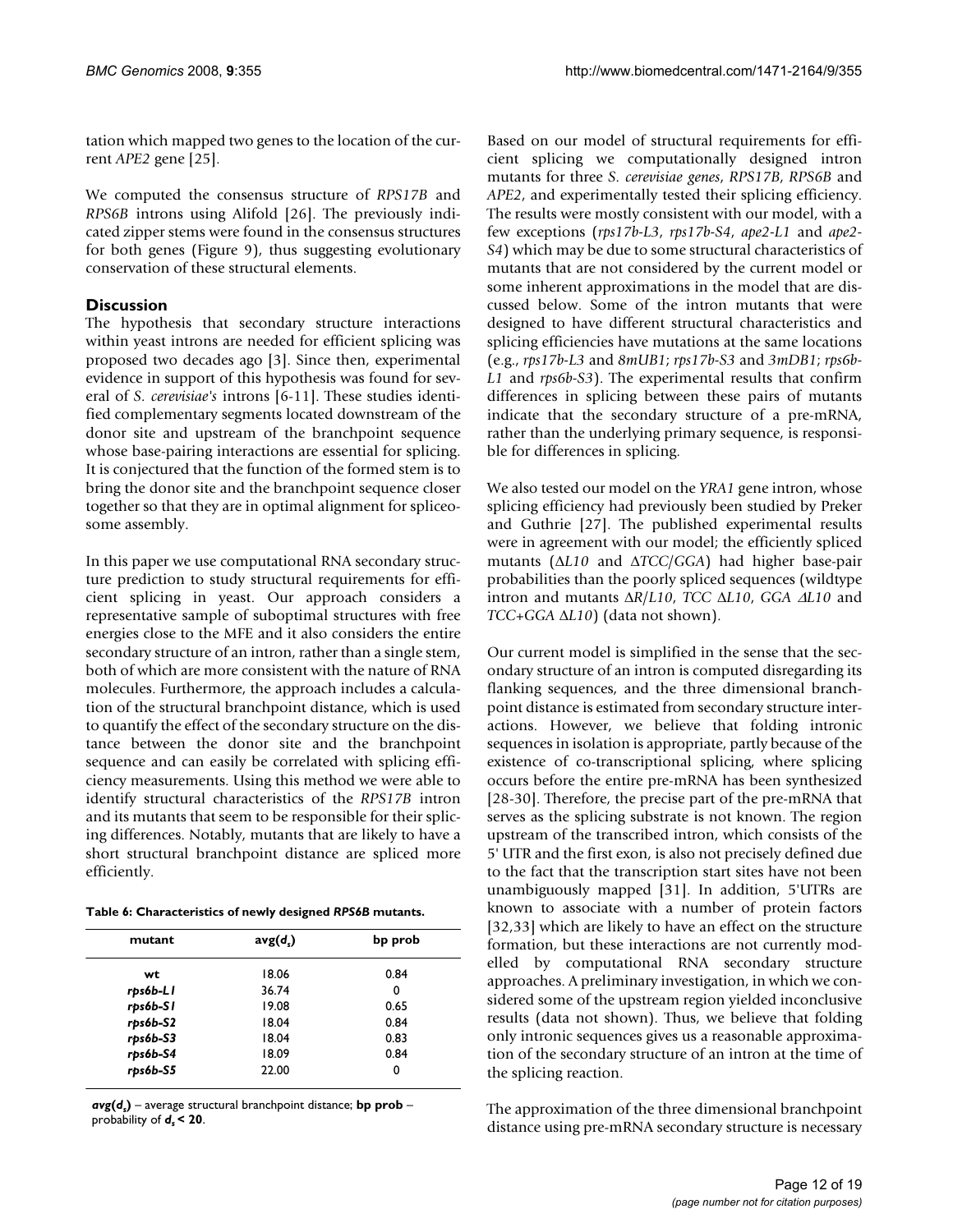

#### Protein expression results for the **Figure 7** *RPS6B* gene containing the newly designed mutant introns Protein expression results for the *RPS6B* gene containing the newly designed mutant introns.

since there are no reasonably reliable algorithms for predicting RNA tertiary structure. However, it is believed that RNA secondary structure plays a crucial role in tertiary structure formation, since most tertiary interactions are thought to arise after the formation of a stable secondary structure, when the molecule is able to bend around the flexible, single-stranded regions [34,35]. Moreover, the tertiary structure interactions that arise in the later stages of folding are usually too weak to disrupt secondary structure that has already formed. Therefore, we believe that the structural branchpoint distance based on the second-

**Table 7: Characteristics of newly designed** *APE2* **mutants.**

| mutant    | avg(d) | bp prob |
|-----------|--------|---------|
| wt        | 27.90  | 0.37    |
| ape2-LI   | 75.73  | 0       |
| $ape2-L2$ | 69.68  | 0       |
| ape2-SI   | 8.93   | 0.82    |
| $ape2-S2$ | 23.33  | 0.50    |
| $ape2-S3$ | 24.60  | 0.45    |
| ape2-S4   | 25.14  | 0.42    |
| $ape2-55$ | 4.10   | 0.99    |

 $avg(d<sub>s</sub>)$  – average structural branchpoint distance; bp prob – probability of **d***s* **< 20**.

ary structure interactions provides a reasonable approximation of the true spatial distance.

# **Conclusion**

Our computational study offers further insights into the role of pre-mRNA secondary structure in gene splicing in yeast. We show that it is necessary to consider near-optimal structure predictions to be able to detect structural differences between intron mutants that have different splicing efficiencies. We also propose a novel method for quantifying a distance between two bases in an RNA secondary structure and apply this to compute structural branchpoint distances in the studied intron mutants. Positive experimental results on three different yeast genes suggest that our model of structural requirements for efficient splicing can be applied universally to all 5'L yeast introns. Additional laboratory experiments are needed to refine the current model by determining the upper bound of the structural branchpoint distance needed for efficient splicing and acceptable thermodynamic stability of the stems adjacent to splicing signals. Considering that several biological studies indicate that shortening of the branchpoint distance, either by formation of secondary structure or by protein interactions, is important for efficient splicing in *Drosophila melanogaster* and some mam-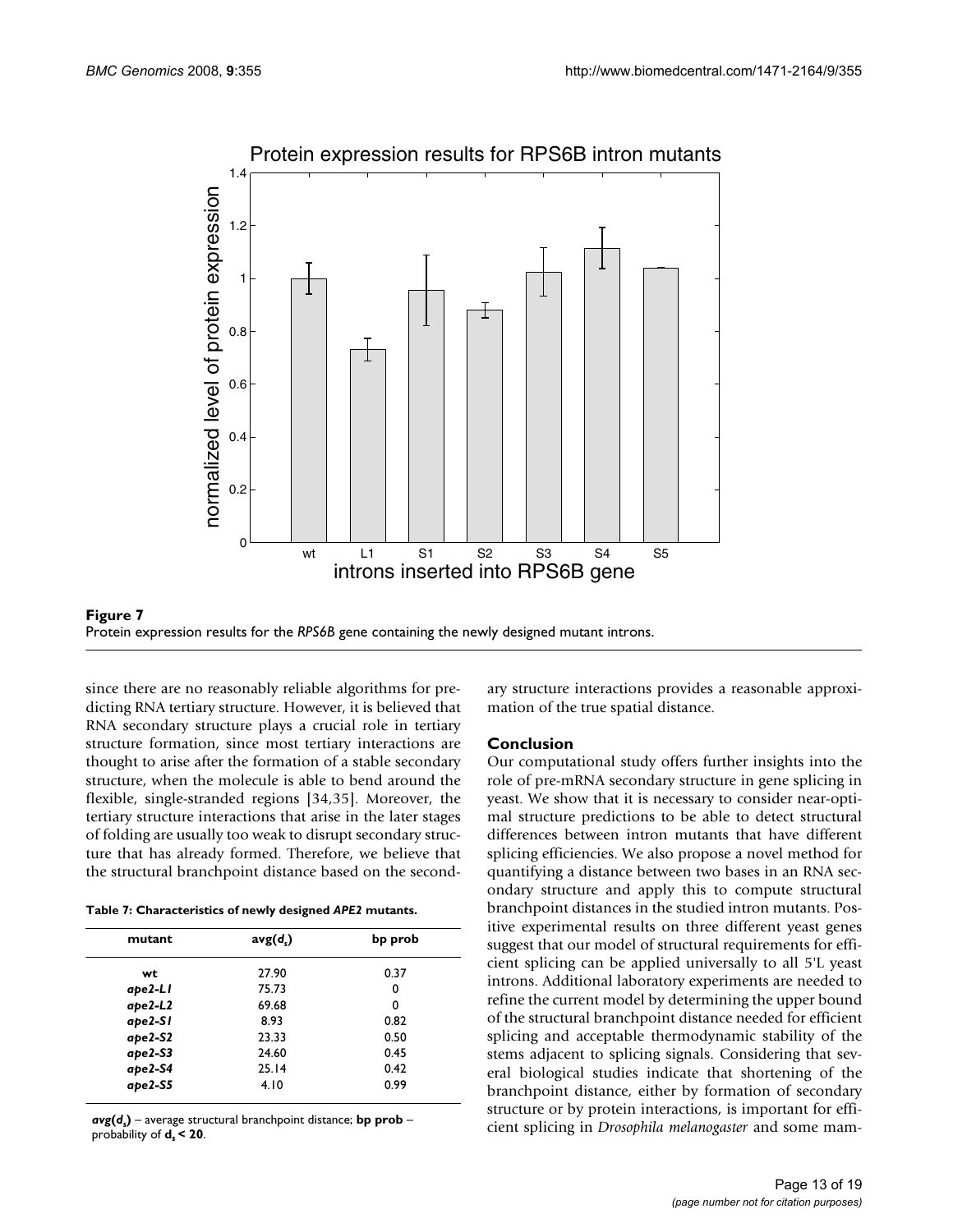

# Protein expression results for the **Figure 8** *APE2* gene containing the newly designed mutant introns

Protein expression results for the *APE2* gene containing the newly designed mutant introns. Protein expression level is normalized with respect to wildtype expression level. Shaded boxes represent the mean value for several different samples and error bars represent +/- 1 standard deviation for these samples.

malian species [12,13], it might be possible to extend our model to define structural requirements for efficient splicing in other eukaryotes. Another possible application of our findings is in gene-finding, where structural characteristics of identified long introns can be used to distinguish between real and false positive predictions.

# **Methods**

#### *Computational RNA secondary structure prediction*

In this work we used four different RNA secondary prediction tools: mfold [14,15], RNAsubopt [20], RNAfold [22] and Alifold [26].

Mfold was used for predicting MFE secondary structures for Libri et al.'s [8] mutants and for predicting suboptimal structures within 5% of the MFE during the mutant design process. Mfold uses dynamic programming to identify the MFE secondary structure and a set of suboptimal structures within a user defined percentage from the MFE for a given RNA sequence. We used both, the web (3.2) and command line (3.0) versions of mfold with default parameters.

RNAsubopt was used to compute a sample of 1000 suboptimal structures within the 5% from the MFE. Unlike mfold, it computes *all* suboptimal secondary structures within a user defined energy range or percentage from the MFE for a given RNA sequence. It can also draw a random sample of the computed suboptimal structures using their Boltzmann weights. We used the command line version of RNAsubopt with options "-ep 5 -p 1000 -noLP", which specify the percentage from the MFE (5%), random sample size (1000) and disable prediction of helices of length 1.

RNAfold was used to compute partition function and base-pair probabilities. RNAfold uses dynamic programming to compute the MFE secondary structure of a given RNA sequence, but when run with option '-p' it also computes base-pair probabilities.

Alifold was used to compute consensus secondary structure for *RPS17B* and *RPS6B* introns based on the alignment of introns in *Sensu stricto* species. It uses modified dynamic programming algorithms that add a covariance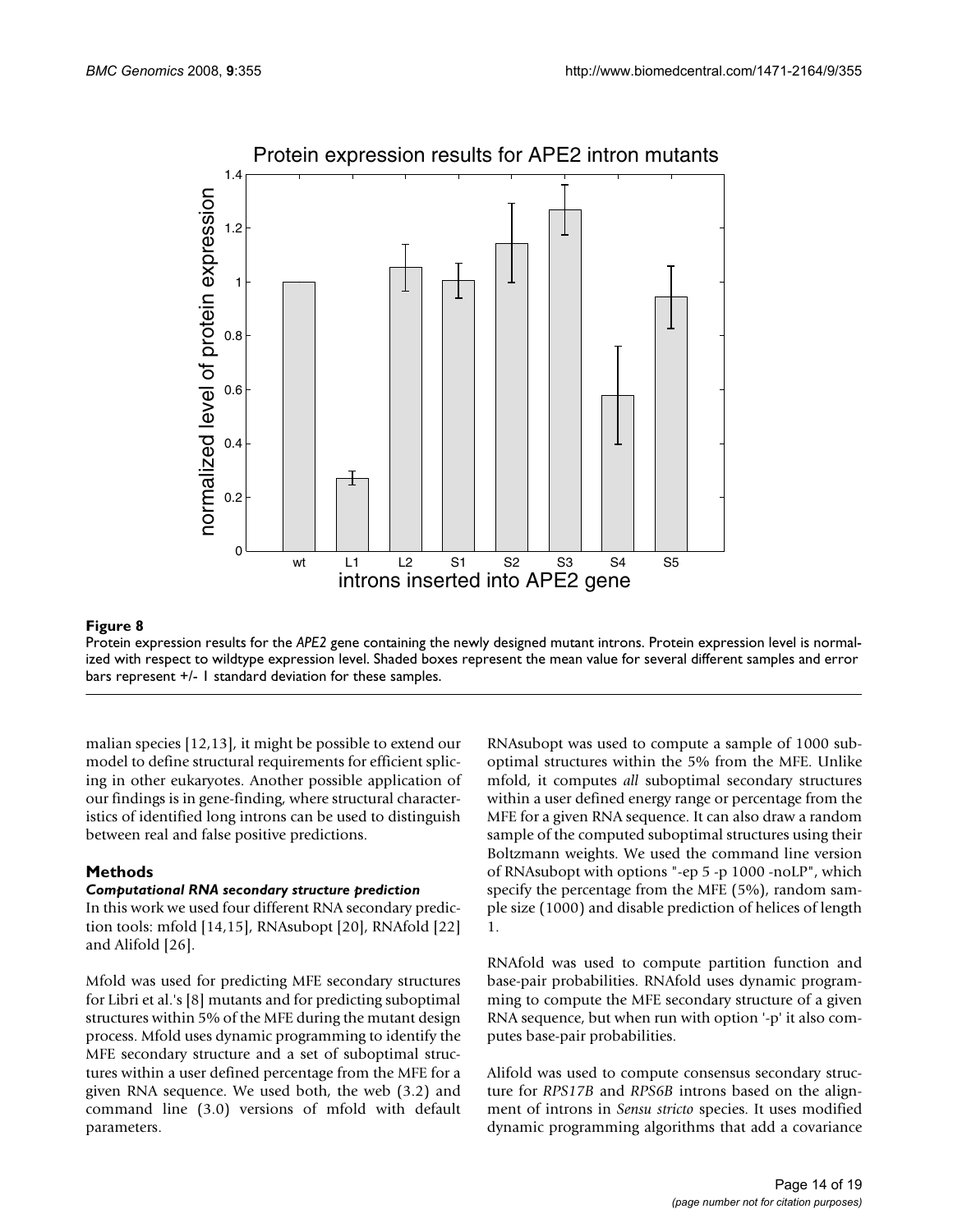

Portions of the *RPS17B*, *RPS6B* and *APE2* introns containing computationally identified zipper stems. The free energy values (Δ*G*) for the shaded zipper stem are given in parentheses. Stems conserved between *Saccharomyces sensu stricto* group are also labeled.

term to the standard energy model to compute a consensus secondary structure for a set of aligned RNAs.

RNAsubopt, RNAfold and Alifold are part of the Vienna RNA secondary structure package [22] (we used version 1.7). All four algorithms use free energy calculation based on Turner's nearest neighbour energy model [15,36-38].

#### *Distance calculation in an RNA secondary structure*

Calculating the spatial distance between two nucleotides in a folded RNA molecule requires knowledge of the tertiary structure of the molecule. Since currently there are no reasonably reliable algorithms for predicting RNA tertiary structure, our distance calculation is based solely on RNA secondary structure. Considering that secondary structure is generally believed to play a crucial role in tertiary structure formation [34,35], this approach should give us a good approximation of the true spatial distance.

To calculate the structural branchpoint distance *ds* , we consider a predicted secondary structure of the intronic pre-mRNA as an undirected graph whose vertices are nucleotide bases and whose edges correspond to the bonds between the nucleotides. These bonds can be either sugar-phosphate bonds between the nucleotides in the RNA chain or the hydrogen bonds between paired bases in a given RNA secondary structure. Figure 10 shows the conversion from an RNA secondary structure to the secondary structure graph representing it. To compute the distance between two vertices in the graph, we employed Dijkstra's shortest-path algorithm [39]. Since Dijkstra's

algorithm requires a directed graph, we represent each non-directed edge (*u*, *v*) as two directed edges, (*u*, *v*) and (*v*, *u*). All edges in the RNA secondary structure graph have uniform weight  $w(u, v) = 1$ .

In our implementation of the algorithm, the inputs to the program are a pseudoknot-free RNA secondary structure in dot-bracket notation (Vienna format) and the locations of two bases for which the distance needs to be calculated. These bases are the first nucleotide of the intron and the bulging A in the branchpoint sequence (UACUA $\Delta$ C). The output of the program is the shortest distance between these two bases, which we consider as the structural branchpoint distance (*d*<sub>s</sub>) for the given intron secondary structure. The program is available at [http://cs.ubc.ca/](http://cs.ubc.ca/~rogic/splicing.html) [~rogic/splicing.html](http://cs.ubc.ca/~rogic/splicing.html).

#### *Mutant sequences*

We used two basic strategies for designing intron mutants with desired structural characteristics. To obtain mutants with long structural branchpoint distances we aimed to disrupt a zipper stem that was bringing the donor site and the branchpoint sequence close together in the wildtype intron. Conversely, for the mutants designed to have efficient splicing we aimed to stabilize the zipper stem found in the wildtype intron. With these strategies in mind, we used a combination of a trial-and-error approach and secondary structure designs computed by RNA Designer [40] to obtain mutant sequence with desired structural characteristics.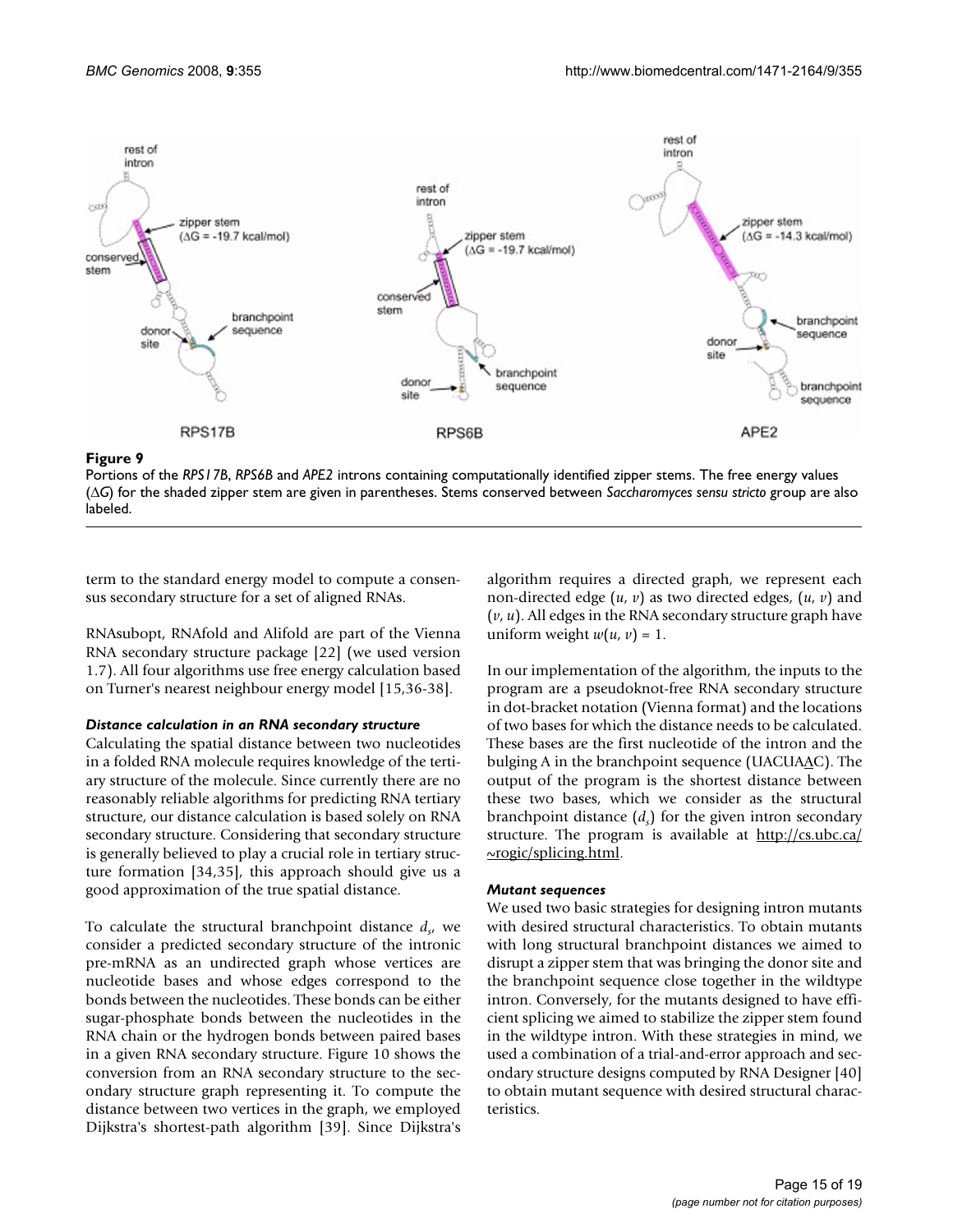

#### Figure 10

Conversion from the RNA secondary structure to the graph representing it. (a) Graphical representation of the secondary structure of an intron produced by mfold (filled-in circles represent base-pairing interactions, i.e., hydrogen bonds). (b) Graph representing the RNA structure in (a). The bolded path between the source and target vertices is the one found by the algorithm to be the shortest  $(d_s = 11)$ .

Most of the intron mutants that we designed have segment substitutions around 20–30 nt long. Sequence segments of this size allowed us to rearrange the secondary structure of a mutant in a desired way. The exception is mutant *rps6b-S5* which has three short insertions (8 nt in total) in the polypyrimidine tract of *RPS6B* intron. Mutant *rps17b-L3* is a result of two 3-nucleotide-segment substitutions in Libri et al.'s [8] mutant *8mUB1* (the middle sequence of lower case letters represents the original *8mUB1* mutation). Similarly, mutant *rps17b-S3* is a result of a 4-nucleotide-segment substitution in the *3mDB1* mutant (the first segment of lower case letters represents the original *3mDB1* mutation). Table 8 gives the location and sequence of mutant substitutions and Figure 11 depicts mutant locations with respect to the secondary structure of the introns we studied.

#### *Generation and assaying of intron mutants*

Using the *TRP1* gene as a selectable marker, *RPS17B*, *RPS6B* and *APE2* were tagged at their genomic locus with a -13MYC fragment to generate C-terminal protein fusions in yeast strains derived from a s288c background [41]. Western blotting with a MYC antibody (Covance Research Products) confirmed expression of the correct size protein product in each strain. The intron of the selected gene plus 5' and 3' flanking sequences were deleted through homologous recombination with the *URA3* selectable marker in each of these tagged strains. Intron DNA containing sequences homologous to regions 5' and 3' of the *URA3* insertion plus the selected intron mutations were created by PCR. Transformation of these fragments into the appropriate intron deletion strain results in recombination, removal of the *URA3* gene, and insertion of the mutant intron sequence. The *URA3* gene product leads to cell death when placed on 5-fluoroorotic acid (5-FOA) due to the conversion of 5-FOA to a toxic by product [42]. After transformation, cells can be selected on 5-FOA for those strains that have lost *URA3* via insertion of the mutant intron, and thus can grow in the presence of 5-FOA. PCR was used to confirm that 5-FOA resistant strains were the result of insertion of the mutated intron in place of *URA3*. Each intron mutation was subsequently confirmed by sequencing. Strains containing the correct intron mutations were mated with a strain carrying a 13 MYC epitope tagged protein of a different molecular weight as an internal control and assayed for protein expression levels by western blotting. Western blotting was performed using 20–200 ng of whole cell lysate with a MYC antibody (Covance Research Products) and was quantitated after being developed with ECL Plus Western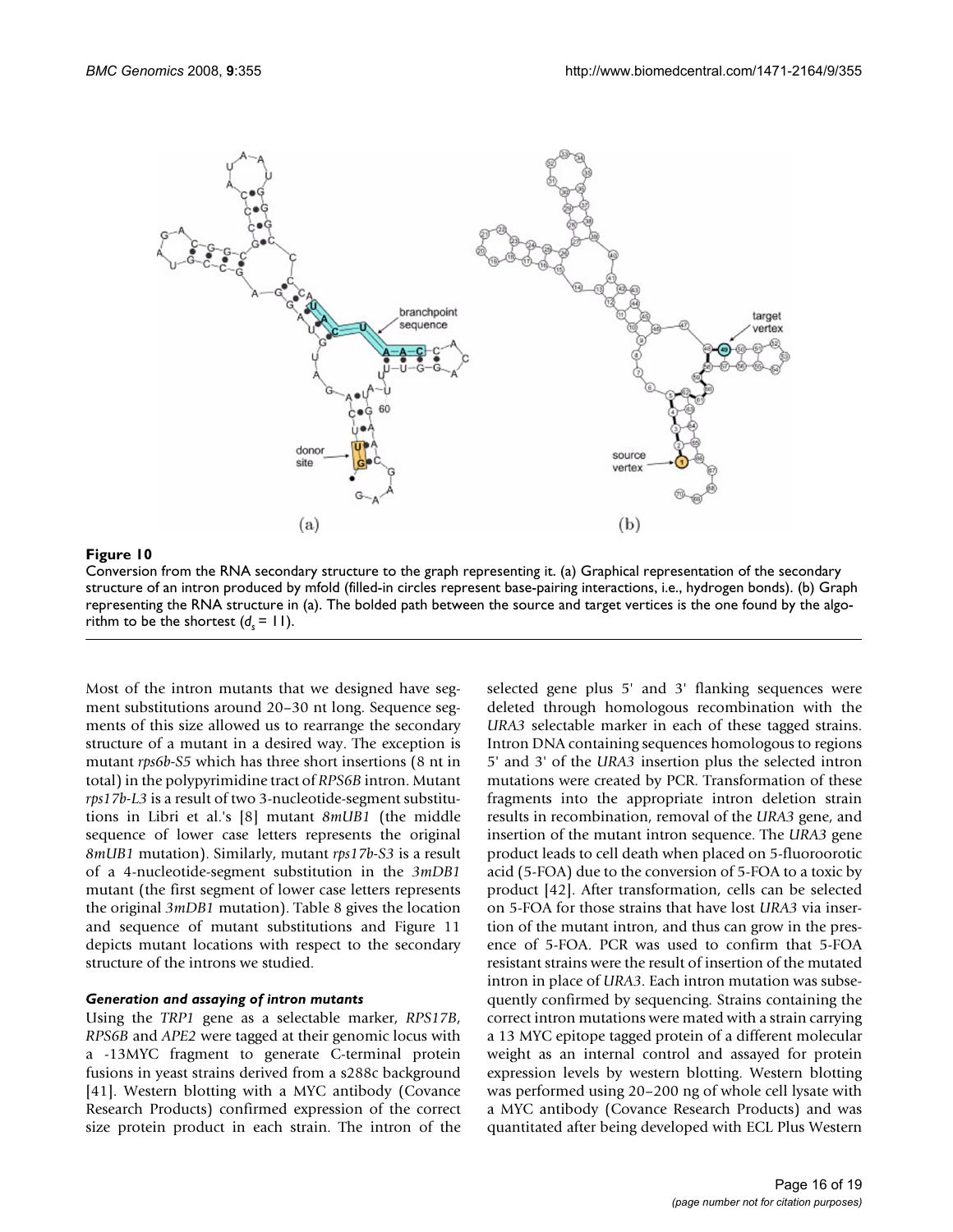| mutant      | segment location    | original sequence                     | substitution/insertion                |
|-------------|---------------------|---------------------------------------|---------------------------------------|
| rps17b-L1   | $258 - 268$ (11 nt) | <b>UGAAGAGAGGU</b>                    | augagacaacu                           |
| rps17b-L2   | $138 - 157(20)$ nt) | <b>GAUUAGAAAACUCCAUUACU</b>           | cuuaaguuaguaaauaccuc                  |
| $rps17b-13$ | 22-47 (26 nt)       | <b>UGAAGCCGGAUAUGAUGGACUGGGC</b>      | uuaAGCCGcuacuacuUGGACUGucg            |
| rps17b-L4   | $167 - 189$ (23 nt) | AGAAGAGCGCUCAAUGAAGUAGU               | uggcuuggguuaguaggugccuc               |
| rps17b-S1   | $217 - 231$ (15 nt) | AAUUGCUUUCGAAUG                       | uuucauguguucagc                       |
| rps17b-S2   | 280-286 (7 nt)      | <b>UAAGUUG</b>                        | uacguac                               |
| rps17b-S3   | $246 - 253$ (8 nt)  | <b>AUCCAAUG</b>                       | uagCggcu                              |
| rps I 7b-S4 | 244–253 (10 nt)     | <b>UUAUCCAAUG</b>                     | cuucaucaac                            |
| rps6b-LI    | $21 - 54$ (34 nt)   | CCUUAGAAUUCUAAUGAAUCAGCACGCGCUAACC    | guauuuugggugugucccuguuauaaauaauacc    |
| rps6b-SI    | 19–29 (11 nt)       | <b>AUCCUUAGAAU</b>                    | uuuguuaguaa                           |
| rps6b-S2    | 87-113 (27 nt)      | CACAAAUUAGUGCACUAUAAUAAAAAU           | uuauaaauagugauaccauuugguaaa           |
| rps6b-S3    | $21 - 57$ (37 nt)   | CCUUAGAAUUCUAAUGAAUCAGCACGCGCUAACCGGC | aaauuccaacguuucccugcaacaugccuuucuuccg |
| rps6b-S4    | 38-55 (18 nt)       | <b>AUCAGCACGCGCUAACCG</b>             | auucccaacagacugucc                    |
| rps6b-S5    | 337-345             | <b>GUAUUAUUU</b>                      | <b>GgUguucAUUAUUacaU</b>              |
| ape2-LI     | 159–175 (17 nt)     | <b>UGUUACCCUCAUAUUCU</b>              | ggguacaauuaauagag                     |
| $ape2-L2$   | 237-252 (16 nt)     | <b>GCAAUAGCUUAGGUAA</b>               | ccuucguacuuuuggg                      |
| ape2-SI     | $23 - 37$ (15 nt)   | CAAAGAAACAAGGAA                       | agggcagaaauagaa                       |
| ape2-S2     | $43 - 57$ (15 nt)   | AUACAUAAUAUAAAU                       | aacugguagguacgu                       |
| ape2-S3     | 237-252 (16 nt)     | <b>GCAAUAGCUUAGGUAA</b>               | caaugaaugagaacuc                      |
| ape2-S4     | 159-175 (17 nt)     | <b>UGUUACCCUCAUAUUCU</b>              | aaauauuaccuaagcua                     |
| ape2-S5     | 300-322 (23 nt)     | <b>CUCGUUACCGACCUUUGAGUUCU</b>        | uuaagcuuuuguguuugagaaca               |

**Table 8: Specifications for the new intron mutants used in our study.**

The upper case letters represent the original sequences and the lower case letters represent substitution or insertion sequences. The first base of an intron is numbered 1.



#### Location of mutations wi **Figure 11** th respect to the secondary structure for (a) *RPS17B*, (b) *RPS6B*, and (c) *APE2* introns

Location of mutations with respect to the secondary structure for (a) *RPS17B*, (b) *RPS6B*, and (c) *APE2* introns. The two lines for each mutant indicate the beginning and end of the sequence segment that was modified.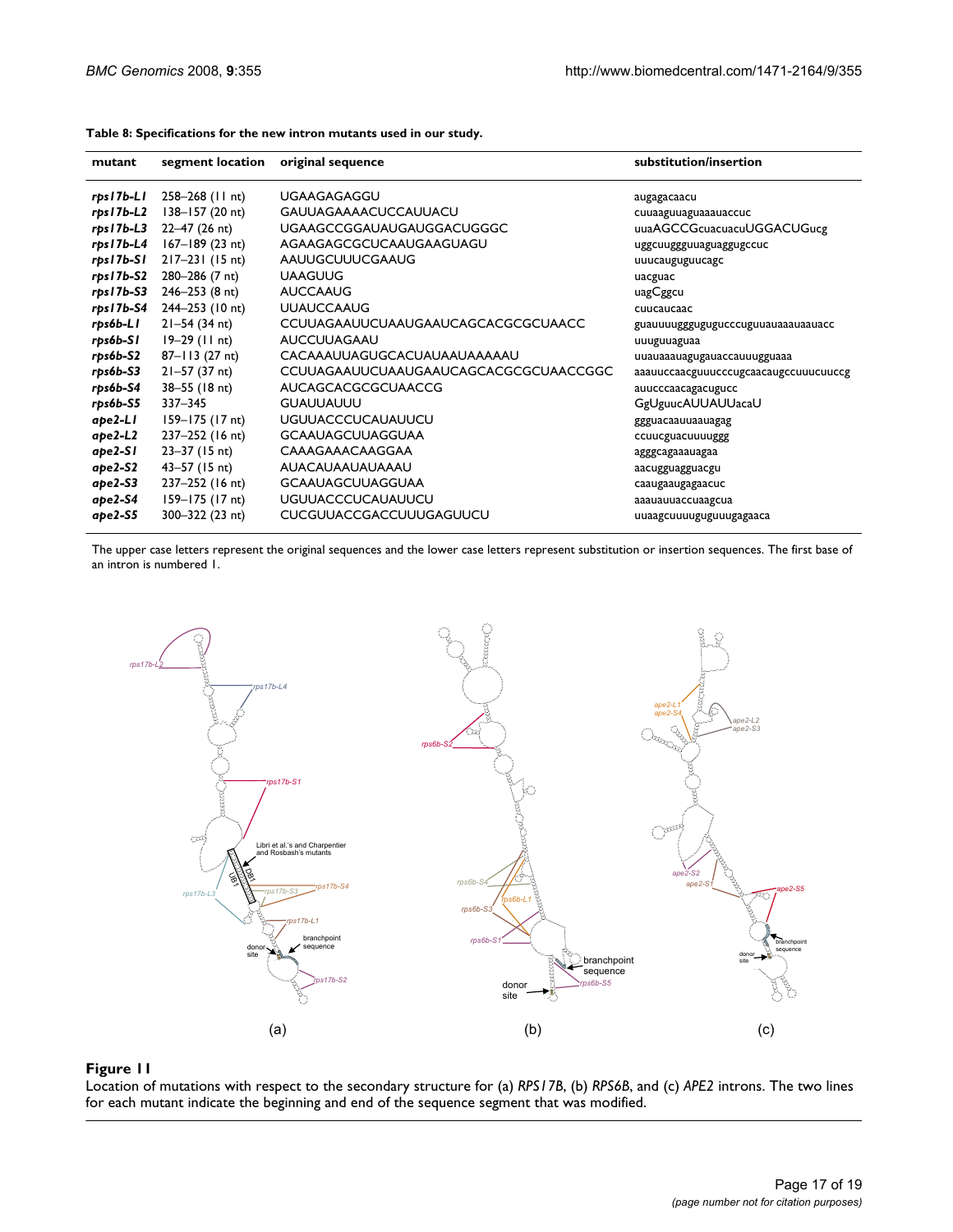Blotting Detection reagent (Amersham Bioscience) using a Storm Imaging system (Amersham Bioscience). For each mutant assayed, the internal control was used to normalize protein loading, and the experiments were performed a minimum of 2 times on two independently derived mutant isolates.

#### *Yeast intron dataset*

In order to obtain a high quality yeast intron dataset we consulted three databases: the Ares lab Yeast Intron Database [43], the Yeast Intron DataBase [44], and the Comprehensive Yeast Genome Database [45]. For additional information, we used the *Saccharomyces* Genome Database (SGD) [46]. We constructed our dataset by including introns that have consistent annotations between at least two of the three databases. We considered only introns from single-intron genes (which represent the majority of intron-containing genes in *S. Cerevisiae*) that interrupt the gene's coding region (this excluded introns found in the 5' UTR region). The number of introns found to have a consistent annotation between at least two databases was 214 (there are  $\sim$ 240 introns in the yeast genome). Eleven of these were excluded because they were not supported by the latest comparative genomic study [23], which labeled them as possible misannotations. The final dataset contains 203 yeast introns, 155 of which are experimentally verified and 48 are putative introns. There are 98 long (5'L) and 105 short (5'S) introns. We call this dataset the STRuctural INtron (STRIN) dataset. The STRIN dataset is available at [http://cs.ubc.ca/~rogic/splicing.html.](http://cs.ubc.ca/~rogic/splicing.html)

# **Authors' contributions**

SR conceived the study, performed computational experiments and drafted the manuscript. HHH and AKM participated in the design and coordination of the study and together with BFO supervised the research project. BM designed and performed laboratory experiments and helped draft the manuscript. PH helped design laboratory experiments. All authors analyzed the results and reviewed drafts of the manuscript. All authors read and approved the final manuscript.

# **Additional material**

# **Additional file 1**

*Minimum free energy structures for Libri et al.'s [8] mutants predicted by mfold.*

Click here for file

[\[http://www.biomedcentral.com/content/supplementary/1471-](http://www.biomedcentral.com/content/supplementary/1471-2164-9-355-S1.pdf) 2164-9-355-S1.pdf]

# **Additional file 2**

*Distribution histograms of structural branchpoint distances for (a) wt, (b)*  UB1i*, (c)* DB1i*, (d)* UB1iDB1i*, (e)* mut-5*, (f)* mut-12*, and (g)* mut-18 *introns.* Click here for file [\[http://www.biomedcentral.com/content/supplementary/1471-](http://www.biomedcentral.com/content/supplementary/1471-2164-9-355-S2.pdf)

2164-9-355-S2.pdf]

# **Additional file 3**

*Structural characteristics of newly designed* RPS17B *mutants based on mfold predictions:*  $\mathbf{d}_s$  – structural branchpoint distances for MFE and all *suboptimal predictions within 5% from the MFE;*  $avg - average d_s$ *; bp prob – base-pairing probability of interaction between the donor site and the branchpoint sequence based on the partition function.* Click here for file

[\[http://www.biomedcentral.com/content/supplementary/1471-](http://www.biomedcentral.com/content/supplementary/1471-2164-9-355-S3.pdf) 2164-9-355-S3.pdf]

# **Additional file 4**

*Distribution histograms of structural branchpoint distances for (a)*  rps17b-L1*, (b)* rps17b-L2*, (c)* rps17b-L3*, (d)* rps17b-L4*, (e)* rps17b-S1*, (f)* rps17b-S2*, (g)* rps17b-S3*, and (h)* rps17b-S4 *mutants.* Click here for file

[\[http://www.biomedcentral.com/content/supplementary/1471-](http://www.biomedcentral.com/content/supplementary/1471-2164-9-355-S4.pdf) 2164-9-355-S4.pdf]

# **Additional file 5**

*Distribution histograms of structural branchpoint distances for (a)* RPS6B *wildtype intron, (b)* rps6b-L1*, (c)* rps6b-S1*, (d)* rps6b-S2*, (e)* rps6b-S3*, (f)* rps6b-S4*, and (g)* rps6b-S5 *mutants.* Click here for file [\[http://www.biomedcentral.com/content/supplementary/1471-](http://www.biomedcentral.com/content/supplementary/1471-2164-9-355-S5.pdf) 2164-9-355-S5.pdf]

# **Additional file 6**

*Distribution histograms of structural branchpoint distances for (a)* APE2 *wildtype intron, (b)* ape2-L1*, (c)* ape2-L2*, (d)* ape2-S1*, (e)* ape2-S2*, (f)* ape2-S3*, (g)* ape2-S4*, and (h)* ape2-S5 *mutants.* Click here for file [\[http://www.biomedcentral.com/content/supplementary/1471-](http://www.biomedcentral.com/content/supplementary/1471-2164-9-355-S6.pdf) 2164-9-355-S6.pdf]

# **Acknowledgements**

We gratefully acknowledge valuable feedback from the four anonymous reviewers, which helped us to improve several aspects of our study.

S. Rogic was supported by an NSERC (the Natural Sciences and Engineering Research Council of Canada) Discovery Grant to A. Mackworth, who also holds a Canada Research Chair in Artificial Intelligence. H. Hoos was partly supported by the Mathematics of Information Technology and Complex Systems (MITACS) Network of Centres of Excellence. B. Montpetit was supported by awards from NSERC and the Michael Smith Foundation for Health Research. P. Hieter is supported by the Canadian Institutes of Health Research (grant MOP-38096) and the U.S. National Institutes of Health (grant P01-CA0161519).

# **References**

1. Chow LT, Gelinas RE, Broker TR, Roberts RJ: **[An amazing](http://www.ncbi.nlm.nih.gov/entrez/query.fcgi?cmd=Retrieve&db=PubMed&dopt=Abstract&list_uids=902310) [sequence arrangement at the 5' ends of adenovirus 2 mes](http://www.ncbi.nlm.nih.gov/entrez/query.fcgi?cmd=Retrieve&db=PubMed&dopt=Abstract&list_uids=902310)[senger RNA.](http://www.ncbi.nlm.nih.gov/entrez/query.fcgi?cmd=Retrieve&db=PubMed&dopt=Abstract&list_uids=902310)** *Cell* 1977, **12:**1-8.